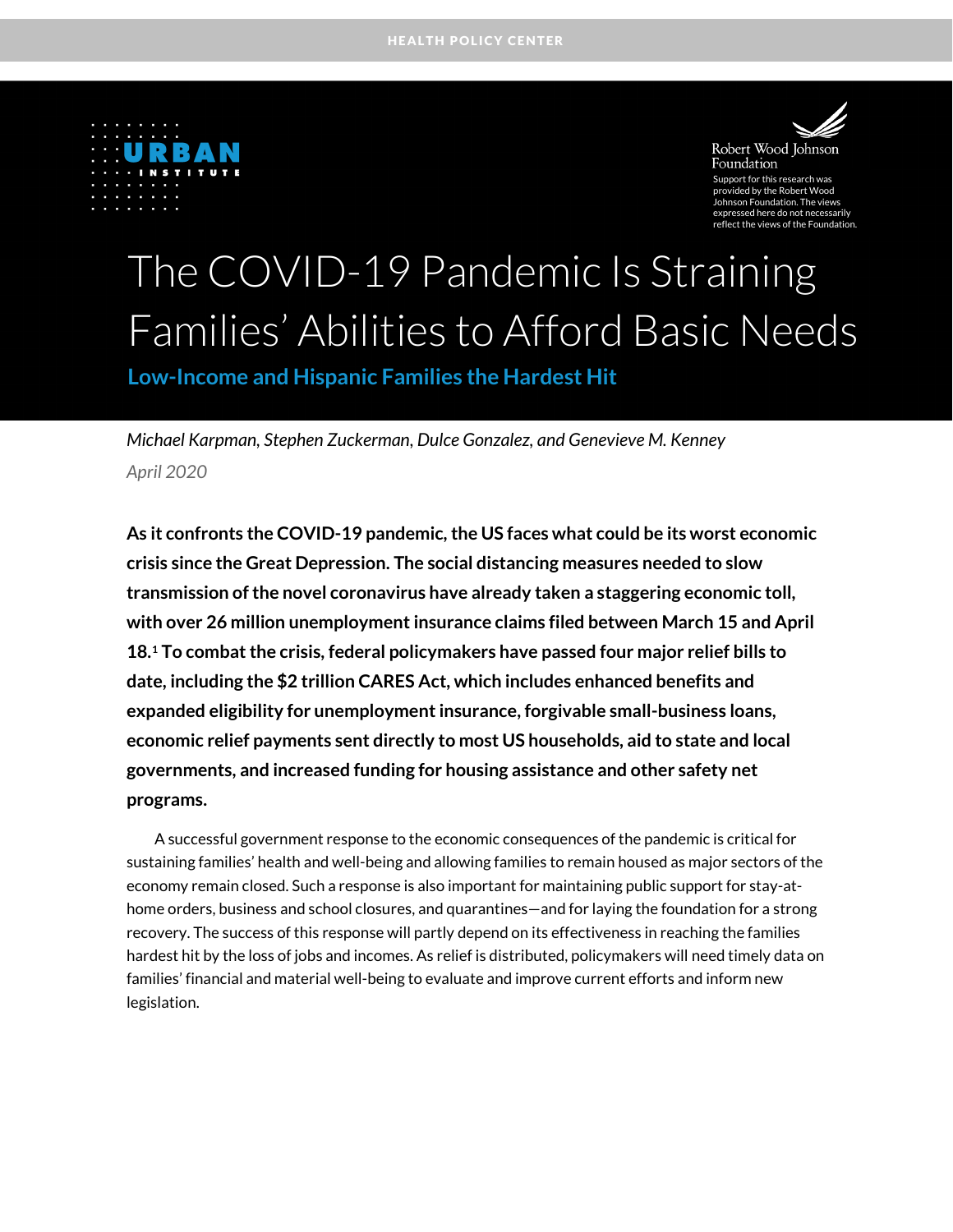This brief uses new data from the Urban Institute's Health Reform Monitoring Survey (HRMS), a nationally representative survey of nonelderly adults conducted between March 25 and April 10, 2020, to examine the effects of the coronavirus outbreak on families' employment and abilities to meet basic needs, as well as racial/ethnic and family income–related disparities in the economic impact of the pandemic. As of late March/early April, we find the following:

- **Just over 4 in 10 nonelderly adults (41.5 percent) reported that their families have lost jobs,** work hours, or work-related income because of the coronavirus outbreak.
- **Job and income losses are widespread but more prevalent among the families of low-income** and Hispanic adults.
- $\blacksquare$  In response to the crisis, 30.6 percent of adults reported that their families reduced spending on food, 43.1 percent put off major purchases, and 27.9 percent drew down savings or increased credit card debt. Among adults in families that lost work or income, 46.5 percent reduced spending on food, 58.1 percent put off major purchases, and 43.9 percent tapped savings or increased credit card debt.
- **Low-income, Hispanic, and black adults were most likely to report that their families reduced** spending on food, delayed major purchases, or used savings or increased credit card debt.
- **As families cope with new financial challenges, many have experienced serious material** hardships. Nearly one-third of adults (31.0 percent) reported that their families could not pay the rent, mortgage, or utility bills, were food insecure, or went without medical care because of the cost during the last 30 days. Among adults in families that lost work or income, the share experiencing these material hardships was 42.0 percent over the same time period.
- Over two-thirds (68.6 percent) of adults with family incomes below the federal poverty level and over 45 percent of black and Hispanic adults reported that their families experienced one or more hardships in the last 30 days.
- Looking ahead to the next month, adults are most likely to be worried about being able to work enough hours (38.5 percent) and pay their debts (33.1 percent), and more than one-quarter worry about paying for housing, utility, and medical costs and having enough food to eat.

We find that the coronavirus outbreak has already had a profound economic impact on nonelderly adults and their families. As of late March/early April, many were struggling to cover essential expenses like food and housing and worried about how they will cope for the next month. If increasing numbers of families cannot maintain their housing, afford enough food, or get needed medical care during the pandemic, it is likely that they will face adverse health consequences and their communities will confront increased risks to public health. Overall, these data raise questions about the adequacy of the federal response to the economic fallout from the pandemic. The next round of the HRMS, which will be fielded in May, will continue assessing whether federal assistance is reaching the families most in need as the crisis continues unfolding.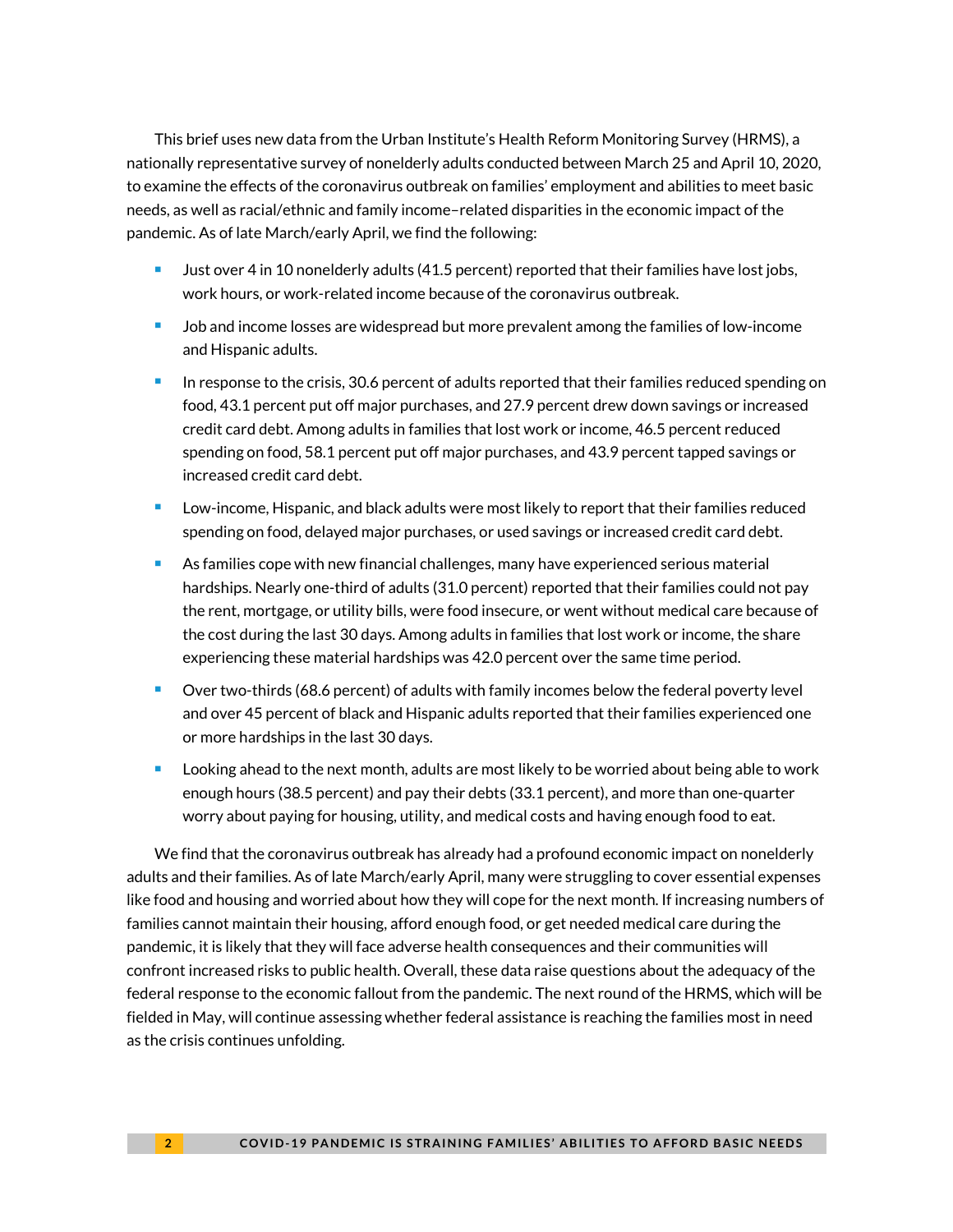# Background

Even before the pandemic, millions of families had little to no savings for an emergency and struggled to meet their basic needs for housing, utilities, food, or medical care (Federal Reserve Board of Governors 2019).[2](#page-16-1) Though these challenges were most prevalent among nonworkers, many employed adults also had problems affording basic needs; the highest rates of material hardship were among hourly and selfemployed workers, who constitute the majorities of workers in industries most likely to be affected by the pandemic. $3$ 

Last month, the coronavirus outbreak forced an abrupt shift in the economy's trajectory as fears about spread of the disease led people to curtail their economic activities, [4](#page-16-3) and state and local governments banned large public gatherings, closed schools and nonessential businesses, and instituted stay-at-home orders. Between March 19 and April 6, all but nine states put in place statewide stay-athome orders. [5](#page-16-4) Without a vaccine, effective testing, or treatments, social isolation and physical distancing were determined to be essential to containing the virus's spread and not overloading hospitals and other parts of the health care system. Early indicators show these practices have had an immediate and far-reaching effect on economic activity, employment, and hardship: in addition to a historic rise in unemployment insurance claims, the decline in retail sales in March was the largest on record,  $6$  food banks have faced surging demands,  $7$  and reports of delinquent rent and requests for mortgage forbearance have increased.<sup>[8](#page-16-7)</sup> The sharp economic contraction that began in March has increased the risk of acute hardship, particularly among families already in precarious financial situations.

Because mitigating the outbreak requires an unavoidable decline in economic activity, one key objective of the federal response is to help people cover their basic expenses while they cannot go to work. Increased unemployment insurance benefits, cash payments to households, and business incentives to keep workers on payrolls are designed to help families weather the crisis until it is safe for people to gather in groups and return to their regular commuting and work patterns.

# Data and Methods

Currently, there is limited national data to assess how well the federal response to the crisis is helping families meet basic needs. Timely data can assist policymakers in monitoring changes in well-being over time, identifying and addressing disparities, overseeing policy implementation, and developing new legislation to fill gaps in relief efforts.

This brief draws on data from the March/April 2020 round of the Urban Institute's Health Reform Monitoring Survey, a nationally representative, internet-based survey of adults ages 18 to 64. Launched in 2013, the HRMS was originally designed to provide timely information on the Affordable Care Act before federal survey data became available. This year, the Urban Institute updated the design and content of the HRMS to focus on the impact of the novel coronavirus outbreak and support analyses of vulnerable populations so that the survey continues to provide timely data on critical policy issues.<sup>[9](#page-16-8)</sup> Just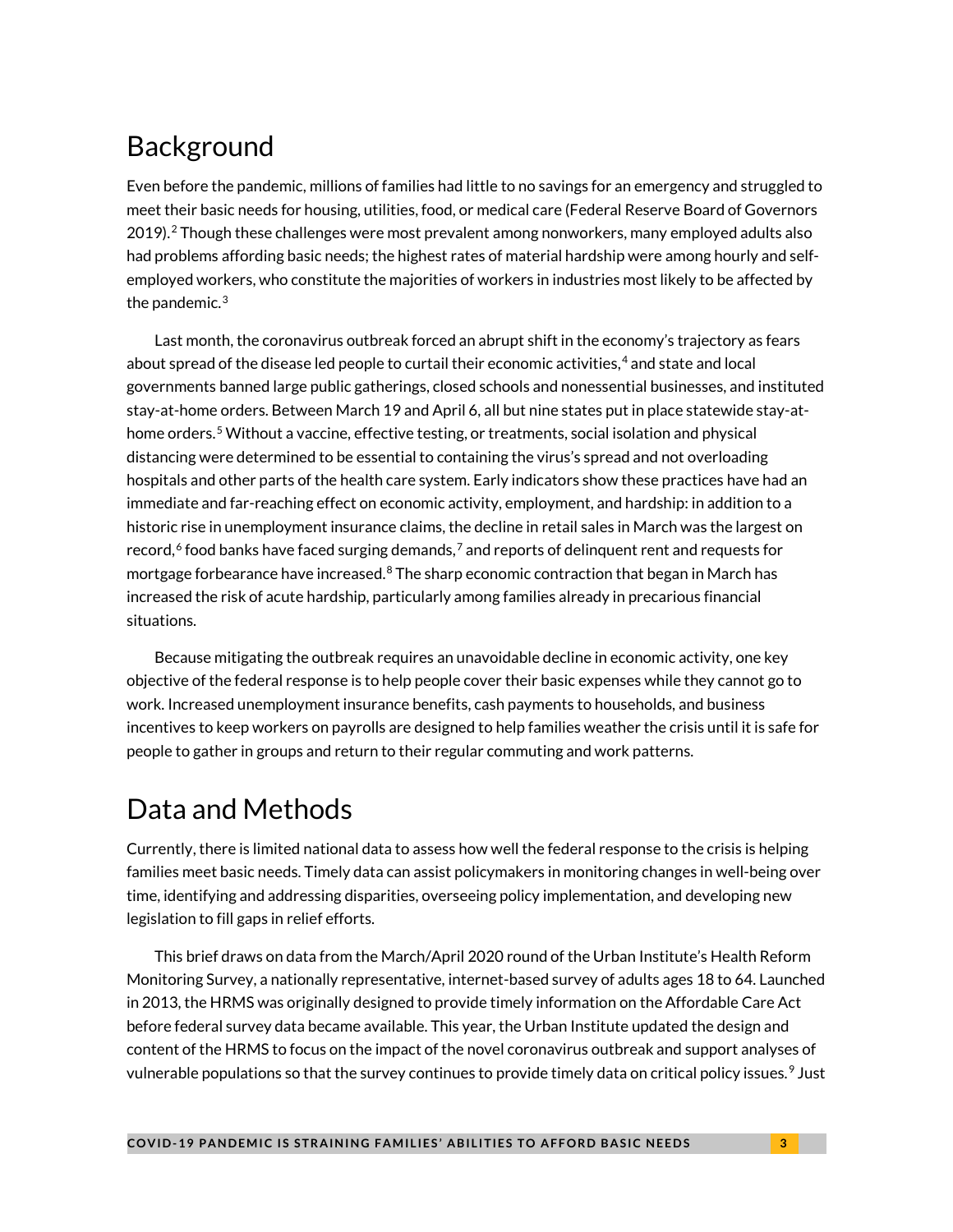over 9,000 adults participated in the current round of the HRMS between March 25 and April 10, with about three-quarters of respondents completing the survey by March 31.

For each round of the HRMS, we draw a stratified, random sample of nonelderly adults from Ipsos's KnowledgePanel, the nation's largest probability-based online panel. Members of the panel are recruited from an address-based sampling frame covering approximately 97 percent of US households, including those without internet access. If needed, panel members are given internet access and webenabled devices to facilitate their participation. We designed the March/April 2020 round of the HRMS to provide representative samples of adults in low- and moderate-income households, nonwhite and Hispanic adults, young adults, and adults in families with children. Survey weights adjust for unequal selection probabilities and are poststratified to the characteristics of the national nonelderly adult population, based on benchmarks from the Current Population Survey and American Community Survey. Participants can take the survey in English or Spanish, and the survey takes a median of 15 minutes to complete. Future tracking surveys will follow up with a subset of participants in the March/April 2020 round of the HRMS to examine how the impact of the coronavirus on families is changing over time.

The March/April 2020 HRMS included questions on the impact of the coronavirus outbreak on family employment and financial decisions; problems paying for housing, utilities, food, and medical care in the last 30 days; and worries about being able to work enough hours, pay debts, and meet basic needs in the next month. Our definition of family includes respondents, their spouses or partners, and any of their children or stepchildren under 19 who live with them. In measuring material hardship, we draw on validated questions used in federal surveys, such as the National Health Interview Survey and the Survey of Income and Program Participation. Our estimate of household food insecurity is based on the six-item short form of the US Department of Agriculture's Household Food Security Survey Module, with a 30-day reference period. We analyze outcomes for the overall national sample and by a respondent's race/ethnicity and family income as a percentage of the federal poverty level (FPL) in the past year.

The data have several limitations. All surveys are subject to various sources of error, including coverage and nonresponse bias, sampling error, and measurement error. One limitation of surveys drawing on the KnowledgePanel is the low panel recruitment rate, which contributes to a cumulative response rate of approximately 4 percent for the HRMS. However, previous studies assessing panel recruitment for the KnowledgePanel have found little evidence of nonresponse bias for core demographic and socioeconomic measures (Garrett, Dennis, and DiSogra 2010; Heeren et al. 2008). The HRMS survey weights mitigate but do not eliminate the potential for this bias. Previous studies have found HRMS estimates generally consistent with benchmarks from federal surveys with larger samples sizes, higher response rates, and stronger designs (Long et al. 2014; Karpman and Long 2015). Additionally, new questions on the impact of the coronavirus outbreak have greater potential for measurement error, because these questions have not been cognitively tested and families' employment and financial situations have been changing rapidly during the outbreak.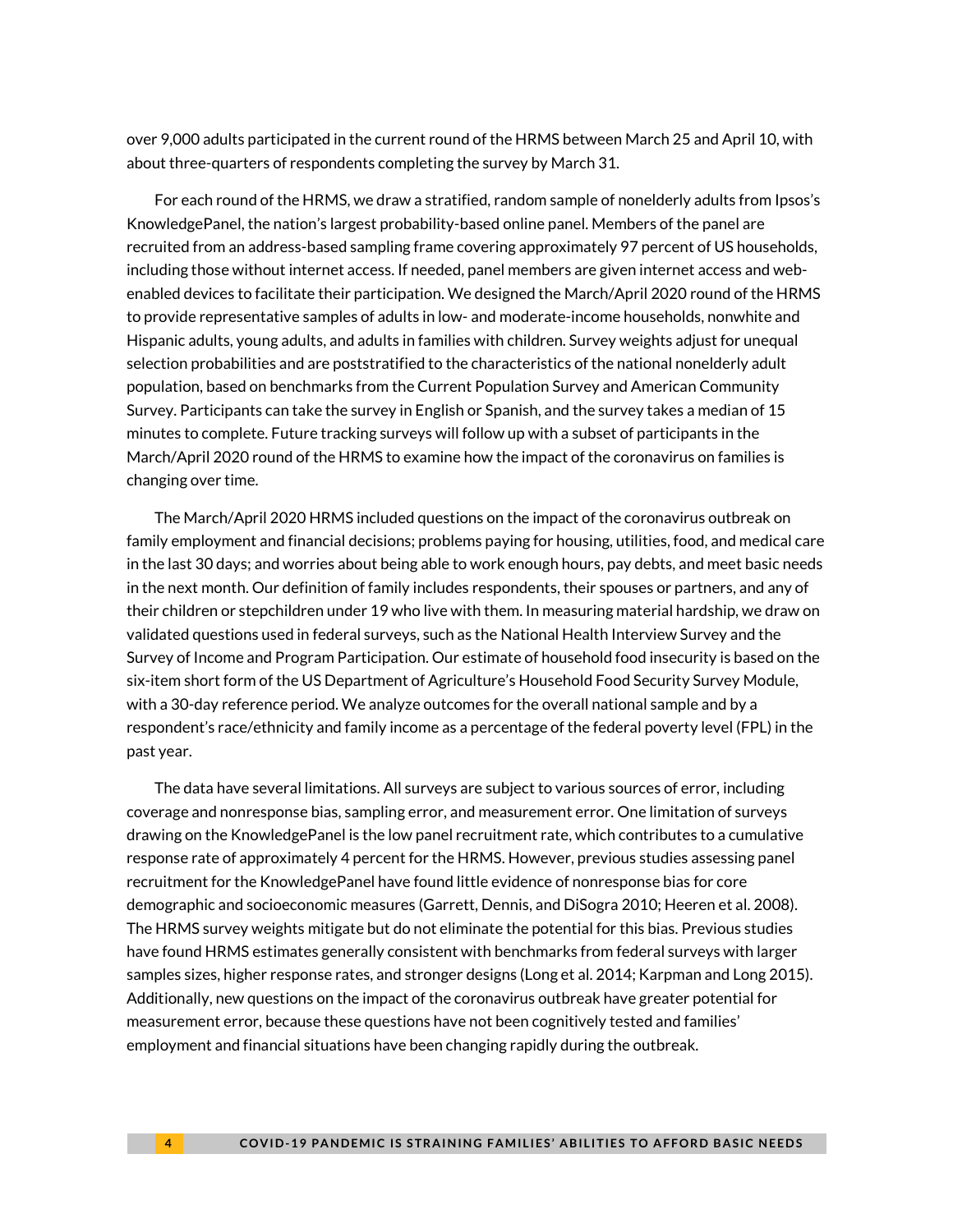# Results

*Just over 4 in 10 nonelderly adults(41.5 percent) reported that their families have lost jobs, work hours, or work-related income because of the coronavirus outbreak.*

Though the rise in unemployment insurance claims suggests the unemployment rate has soared over the past month, the official rate will likely understate the negative effects of the pandemic on families, because it will not account for reductions in work hours or work-related income (e.g., reduced business income) that are not connected to job losses. As figure 1 shows, we find that 41.5 percent of nonelderly adults reported that the coronavirus outbreak has had one or more of the following effects on their work or the work of someone in their family: losing or being laid off from a job (17.1 percent), being furloughed or having work hours reduced (28.8 percent), or losing earnings or income from a job or business (27.8 percent).

The finding that about 4 in 10 adults were in families that lost work or work-related income is consistent with results from recent surveys and polls conducted by the Henry J. Kaiser Family Foundation (March 25–30), Pew Research Center (April 7–12), and Monmouth University Polling Institute (April 3–7).[10](#page-16-9)

### FIGURE 1

**Share of Adults Ages 18 to 64 Whose Families Lost Jobs, Work Hours, or Work-Related Income Because of the Coronavirus Outbreak, March/April 2020**



**URBAN INSTITUTE**

**Source:** Health Reform Monitoring Survey, quarter 1 2020. The survey was conducted between March 25 and April 10, and 74.5 percent of respondents completed the survey by March 31.

**Notes:** The gray bar represents the share of adults who reported at least one of the following effects of the coronavirus outbreak on their work or the work of someone in their families: lost or laid off from a job, furloughed or reduced hours at work, or lost earnings or income from a job or business.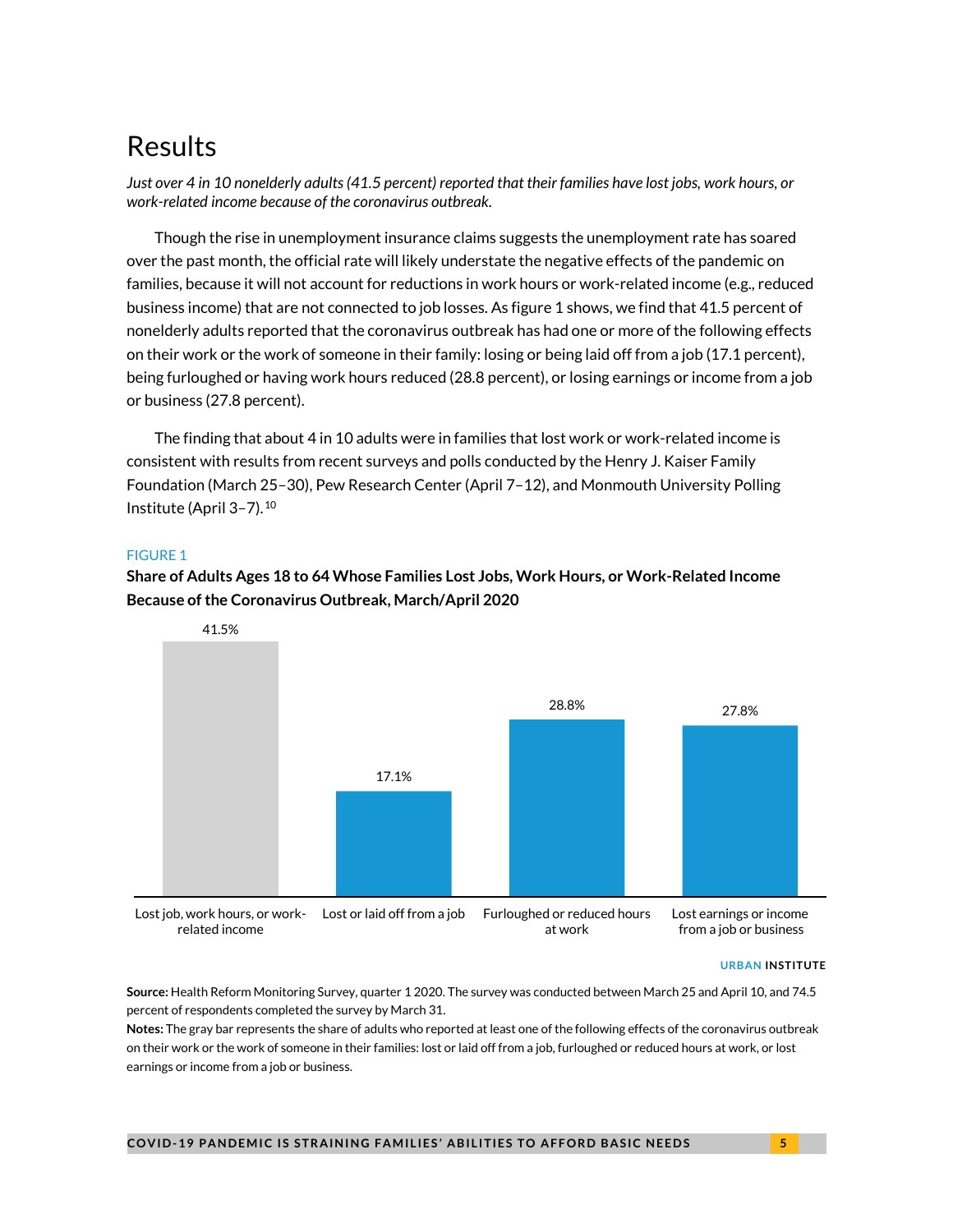Though demand for workers is declining across most of the economy, some occupations have seen increased hiring, such as nurses, drivers, and warehouse workers.<sup>[11](#page-16-10)</sup> Some adults in our sample reported that they or someone in their family found new jobs (2.4 percent), increased work-related income (5.6 percent), or increased work hours (12.4 percent; data not shown).

### *Job and income losses are widespread but more prevalent among the families of low-income and Hispanic adults.*

About half of adults in families with incomes at or below poverty (51.1 percent) or between 100 and 250 percent of FPL (49.0 percent) reported that their families lost jobs, work hours, or work-related incomes because of the coronavirus outbreak (figure 2). In contrast, just under one-third (32.2 percent) of adults in families with incomes at or above 400 percent of FPL reported job or income losses because of the outbreak.

Between 35 and 41 percent of non-Hispanic adults in the racial groups we examined reported job or income losses. But 56.9 percent of Hispanic adults reported that they or someone in their families lost jobs, work hours, or work-related income, which echoes findings from a recent Pew survey.[12](#page-16-11)

### FIGURE 2

**Share of Adults Ages 18 to 64 Whose Families Lost Jobs, Work Hours, or Work-Related Income Because of the Coronavirus Outbreak, by Family Income and Race/Ethnicity, March/April 2020**



#### **URBAN INSTITUTE**

**Source:** Health Reform Monitoring Survey, quarter 1 2020. The survey was conducted between March 25 and April 10, and 74.5 percent of respondents completed the survey by March 31.

**Notes:** FPL is federal poverty level."Other" includes non-Hispanic adults who are not black or white or are more than one race. \*/\*\*/\*\*\* Estimate differs significantly from reference group (^) at the 0.10/0.05/0.01 level, using two-tailed tests.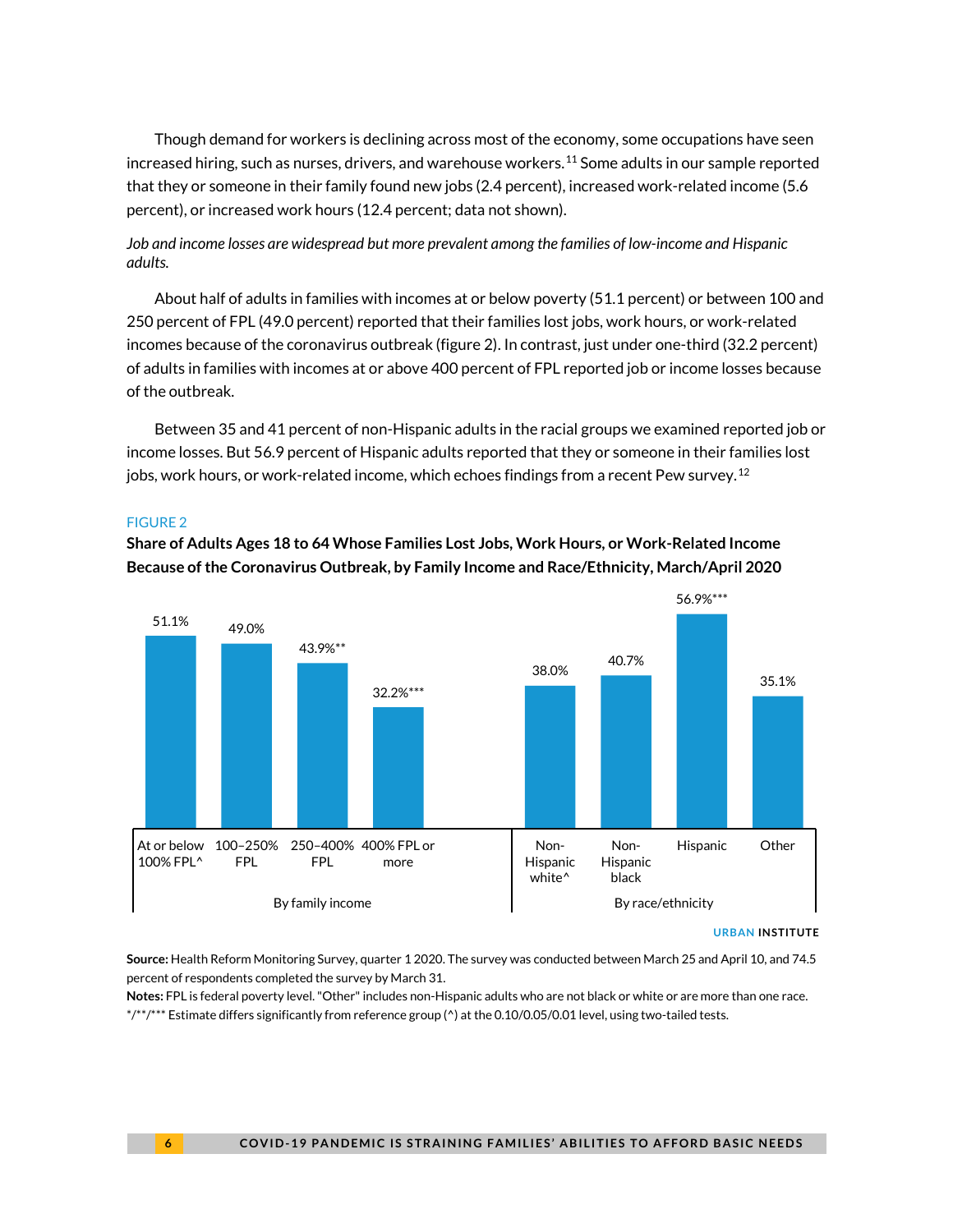These income-related and racial/ethnic disparities likely reflect differences in the workforces of industries most affected by the recession and differences in workers' abilities to do their jobs from home. One recent study found that Hispanic and black adults were disproportionately more likely to work in industries most vulnerable to job loss (Berube and Bateman 2020). Figure 3 confirms this, showing that Hispanic workers were least likely to report being able to do at least part of their jobs from home (25.2 percent), followed by non-Hispanic black workers (35.4 percent). In addition, workers with incomes below poverty were far less likely to report being able to work from home than the highestincome group of workers (17.1 percent versus 54.6 percent).

### FIGURE 3



# **Share of Employed Adults Ages 18 to 64 Who Can Do at Least Part of Their Jobs from Home, By Family Income and Race/Ethnicity, March/April 2020**

**URBAN INSTITUTE**

**Source:** Health Reform Monitoring Survey, quarter 1 2020. The survey was conducted between March 25 and April 10, and 74.5 percent of respondents completed the survey by March 31.

**Notes:** FPL is federal poverty level. Other includes non-Hispanic adults who are not black or white or are more than one race. \*/\*\*/\*\*\* Estimate differs significantly from reference group (^) at the 0.10/0.05/0.01 level, using two-tailed tests.

*In response to the crisis, 30.6 percent of adults reported that their families reduced spending on food, 43.1 percent put off major purchases, and 27.9 percent drew down savings or increased credit card debt. Among adults in families that lost work or income, 46.5 percent reduced spending on food, 58.1 percent put off major purchases, and 43.9 percent tapped savings or increased credit card debt.* 

To date, there has been limited data on families' financial decisions in response to the economic crisis and its effect on employment. As noted, we find that nearly one-third of adults reported that their families cut back spending on food, and more than two in five have put off major household purchases because of the impact of the coronavirus outbreak (figure 4). For many families, however, cutting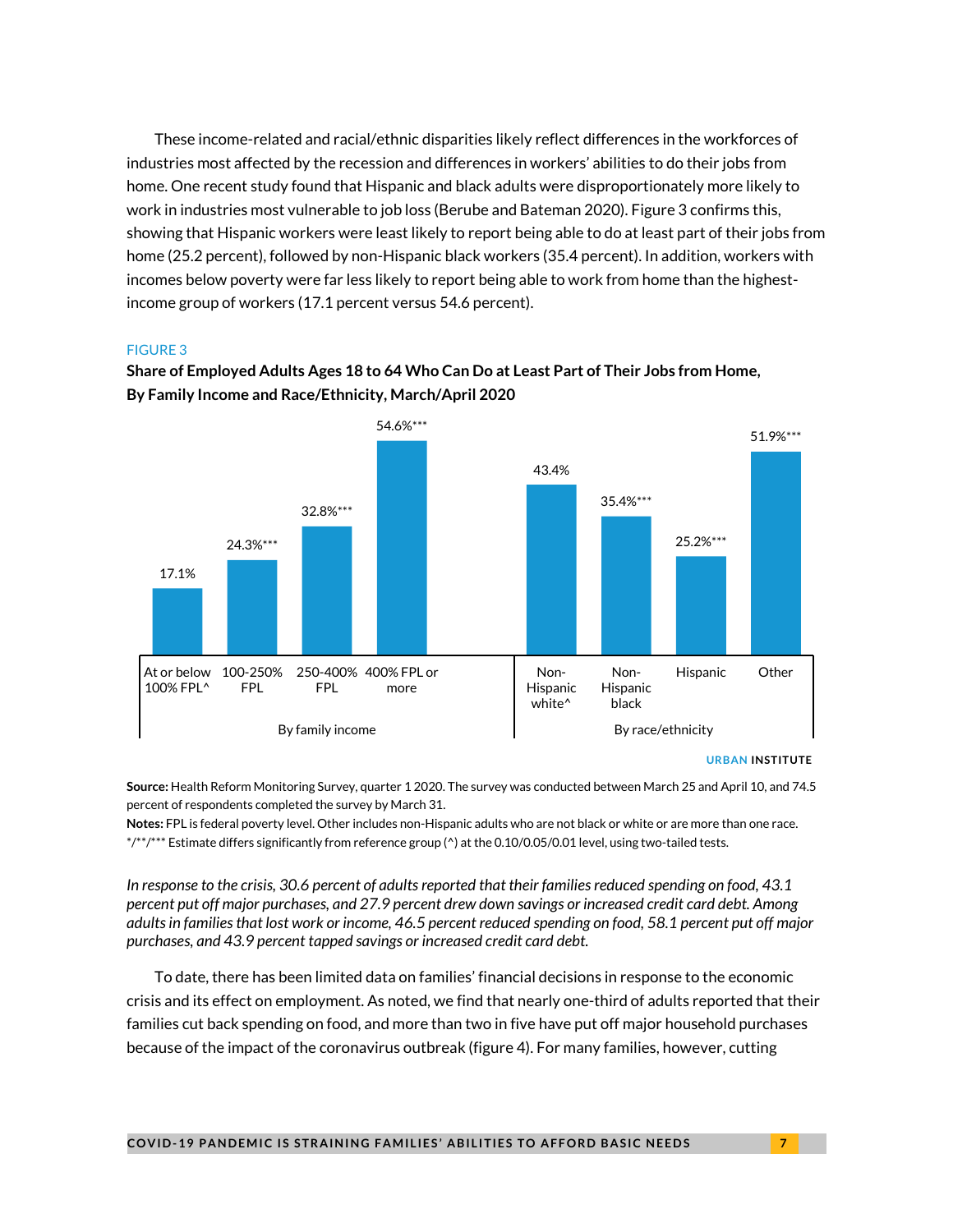spending likely cannot offset the loss of income. More than one-quarter of adults reported that their families used up savings or increased credit card debt because of the impact of the pandemic.

Responses were even more severe among adults in families experiencing a loss of work or workrelated income. Of that group, nearly half (46.5 percent) reduced spending on food, more than half (58.1 percent) put off major purchases, and 43.9 percent tapped savings or increased credit card debt. Nearly one-third (29.9 percent) of those in families that lost work or income reported using up all or most of their families' savings. Some adults may not have reported using up savings if their families did not have any before the outbreak.

### FIGURE 4

### **Impact of the Coronavirus Outbreak on Family Financial Decisions among Adults Ages 18 to 64, March/April 2020**



**All adults** Adults whose families lost jobs, work hours, or work-related income

#### **URBAN INSTITUTE**

**Source:** Health Reform Monitoring Survey, quarter 1 2020. The survey was conducted between March 25 and April 10, and 74.5 percent of respondents completed the survey by March 31.

**Notes:** The share who reported that their families reduced savings or increased credit card debt represents the share of adults who reported that their families did at least one of the following because of the impact of the coronavirus outbreak: used up all or most savings; took money out of retirement, college, or other long-term savings accounts; or increased credit card debt.

*Low-income, Hispanic, and black adults were most likely to report that their families reduced spending on food, delayed major purchases, or used savings or increased credit card debt.*

Income and racial/ethnic disparities in the financial impact of the coronavirus outbreak are as large or larger than such disparities in the outbreak's employment impact, likely because job and income losses are concentrated among groups least likely to have had slack in their budgets and savings for an emergency (Federal Reserve Board of Governors 2019).<sup>[13](#page-16-12)</sup> About half of adults in families with incomes at or below poverty reported cutting back spending on food (48.6 percent), delaying major purchases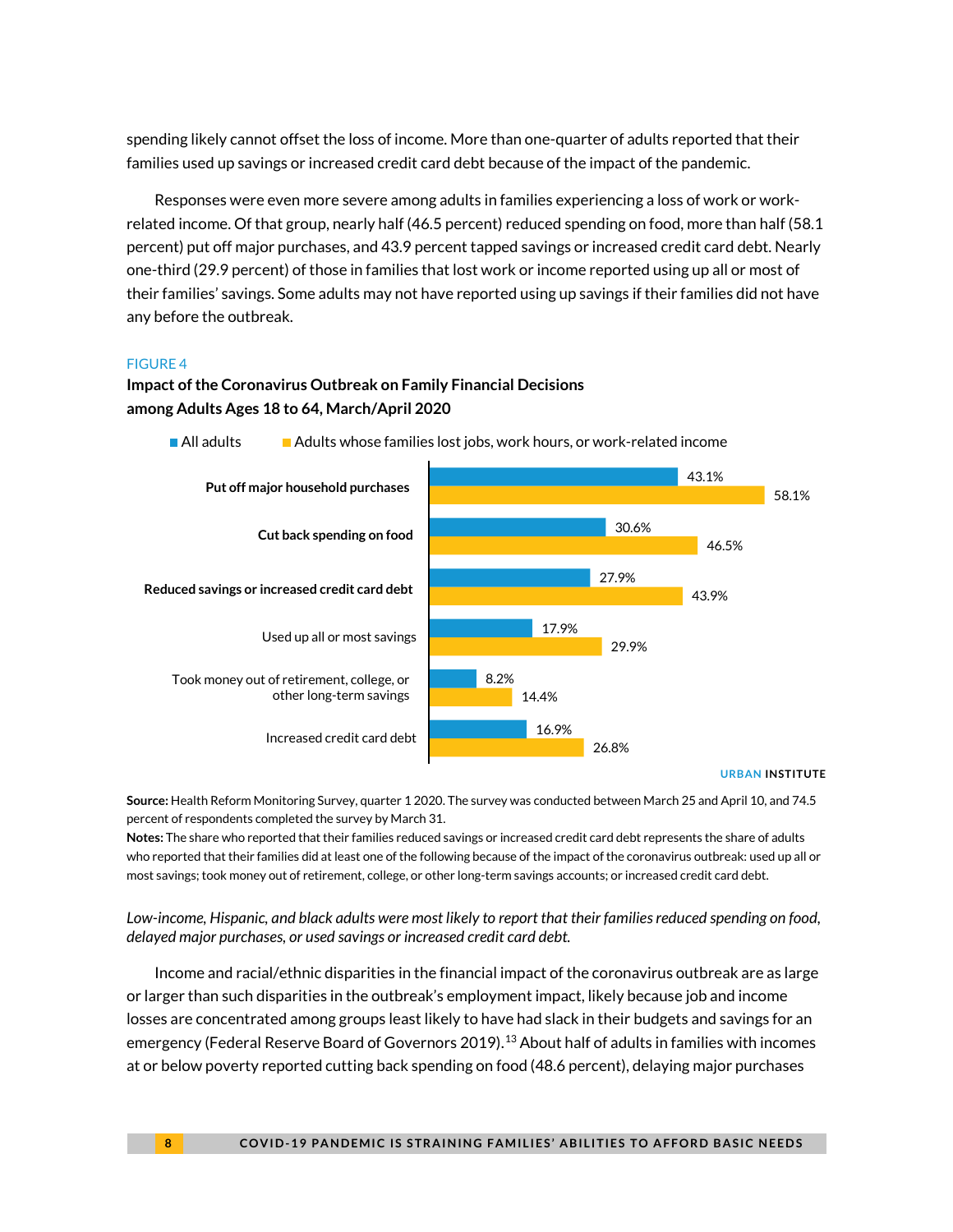(50.6 percent), or drawing on savings or increasing credit card debt (49.2 percent) because of the economic impact of the coronavirus outbreak (figure 5). In contrast, 14.1 percent of adults with incomes at or above 400 percent of FPL reported that their families drew on savings or increased credit card debt.

The racial/ethnic differences in the share of adults whose families have reduced spending on food suggest the economic crisis may be worsening prepandemic disparities in food insecurity (Odoms-Young and Marino 2018). About 43 percent of Hispanic adults and 33 percent of non-Hispanic black adults reported that their families cut back on food spending, compared with 26.6 percent of non-Hispanic white adults. The coronavirus outbreak is also likely to widen racial/ethnic disparities in savings and financial stability. More than two in five Hispanic adults (43.6 percent) and over one-third of non-Hispanic black adults (36.5 percent) reported reducing their savings or increasing credit card debt because of the outbreak, compared with less than one-quarter (22.3 percent) of non-Hispanic white adults.

### FIGURE 5

**Impact of the Coronavirus Outbreak on Family Financial Decisions among Adults Ages 18 to 64, by Family Income and Race/Ethnicity, March/April 2020**

- 50.6% 47.3%\* 44.6%\*\*\* 37.2%\*\*\* 39.3% 46.0%\*\*\* 53.9%\*\*\* 42.6%\* 48.6% 38.2%\*\*\* 31.6%\* 18.8%\*\*\* 26.6% 33.0%\*\*\* 42.9%\*\*\* 28.5% 49.2% 37.0%\*\*\* 28.0%\*\*\* 14.1% 22.3% 36.5%\*\*\* 43.6%\*\*\* 21.1% At or below 100% FPL^ 100–250% FPL 250–400% FPL 400% FPL or more Non-Hispanic white^ Non-Hispanic black Hispanic **Other** *By family income By race/ethnicity*
- Share that put off major household purchases
- Share that cut back spending on food
- Share that reduced savings or increased credit card debt

#### **URBAN INSTITUTE**

**Source:** Health Reform Monitoring Survey, quarter 1 2020. The survey was conducted between March 25 and April 10, and 74.5 percent of respondents completed the survey by March 31.

**Notes:** FPL is federal poverty level. Other includes non-Hispanic adults who are not black or white or are more than one race. \*/\*\*/\*\*\* Estimate differs significantly from reference group (^) at the 0.10/0.05/0.01 level, using two-tailed tests.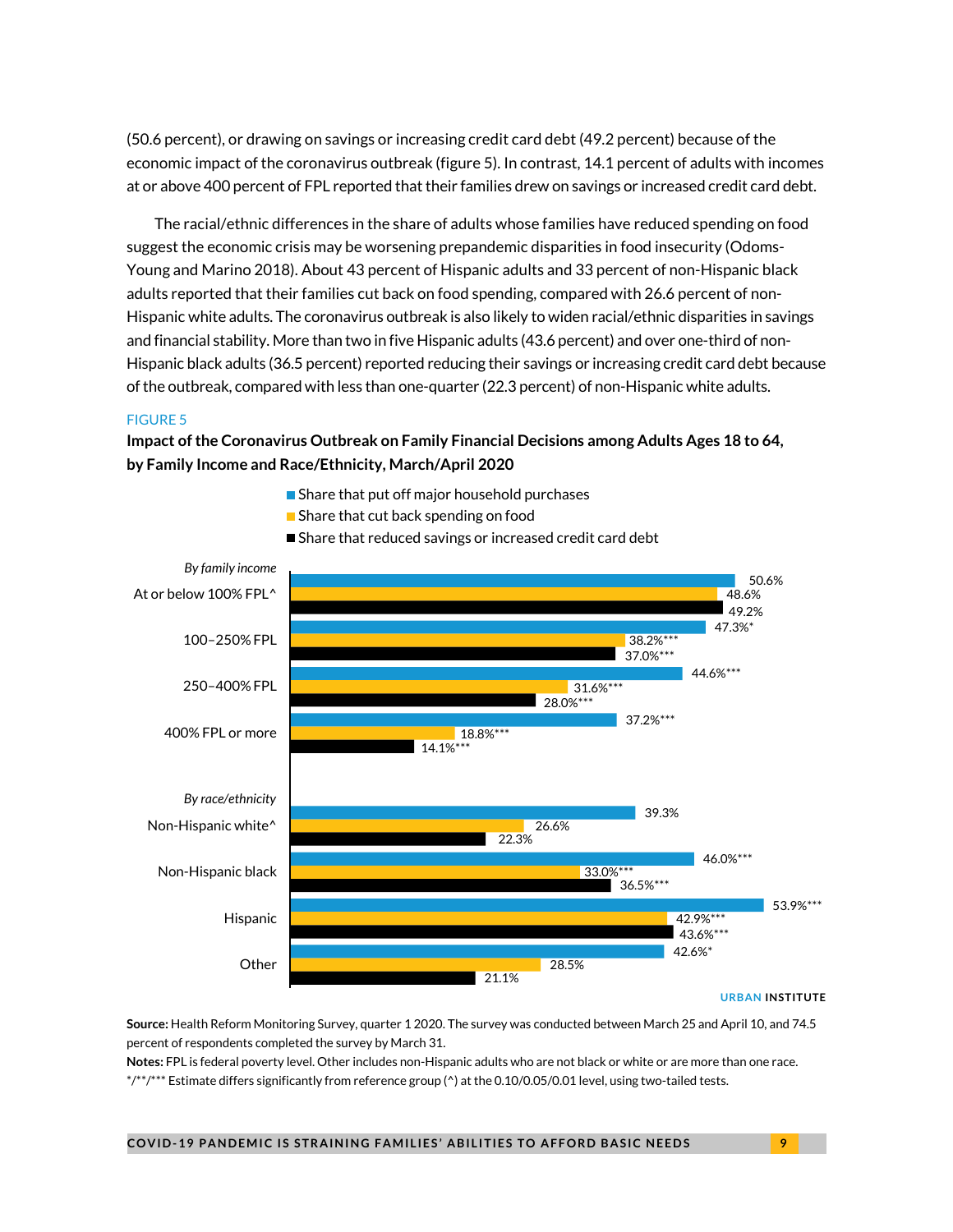*As families cope with new financial challenges, many have experienced serious material hardships. Nearly onethird of adults (31.0 percent) reported that their families could not pay the rent, mortgage, or utility bills, were food insecure, or went without medical care because of the cost during the last 30 days. Among adults in families that lost work or income, the share experiencing these material hardships was 42.0 percent over the same period.*

Figure 6 shows estimates of reported material hardship in the last 30 days. We define material hardship as being unable to pay the rent or mortgage, being unable to pay utility bills, reporting household food insecurity, or having someone in the family go without medical care because of the cost. As noted, 31.0 percent of all adults and 42.0 percent of adults in families experiencing a loss of work or work-related income because of the pandemic reported that their families faced at least one type of hardship in the month before they completed the survey. This included 8.1 percent of adults whose households did not pay the full amount of the rent or mortgage or were late with such a payment; 10.3 percent who did not pay gas, oil, or electricity bills; 21.9 percent reporting household food insecurity; and 15.6 percent with unmet needs for medical care. These estimates likely understate housing hardship, because about three-quarters of respondents completed the survey before rent was due on April 1.

Among adults in families that lost work or work-related income, the shares reporting each type of hardship were significantly higher than such shares among adults in families that have not lost work or income. Nearly one in three (29.6 percent) adults in families that lost work or income reported food insecurity for their household in the last 30 days, nearly twice the share of adults in families not losing work or income who reported food insecurity (16.3 percent). Food insecurity was the most commonly reported hardship among all adults and those in families that lost work or income, and that food insecurity occurred during a period when people were being encouraged to stock up on food and limit trips to grocery stores.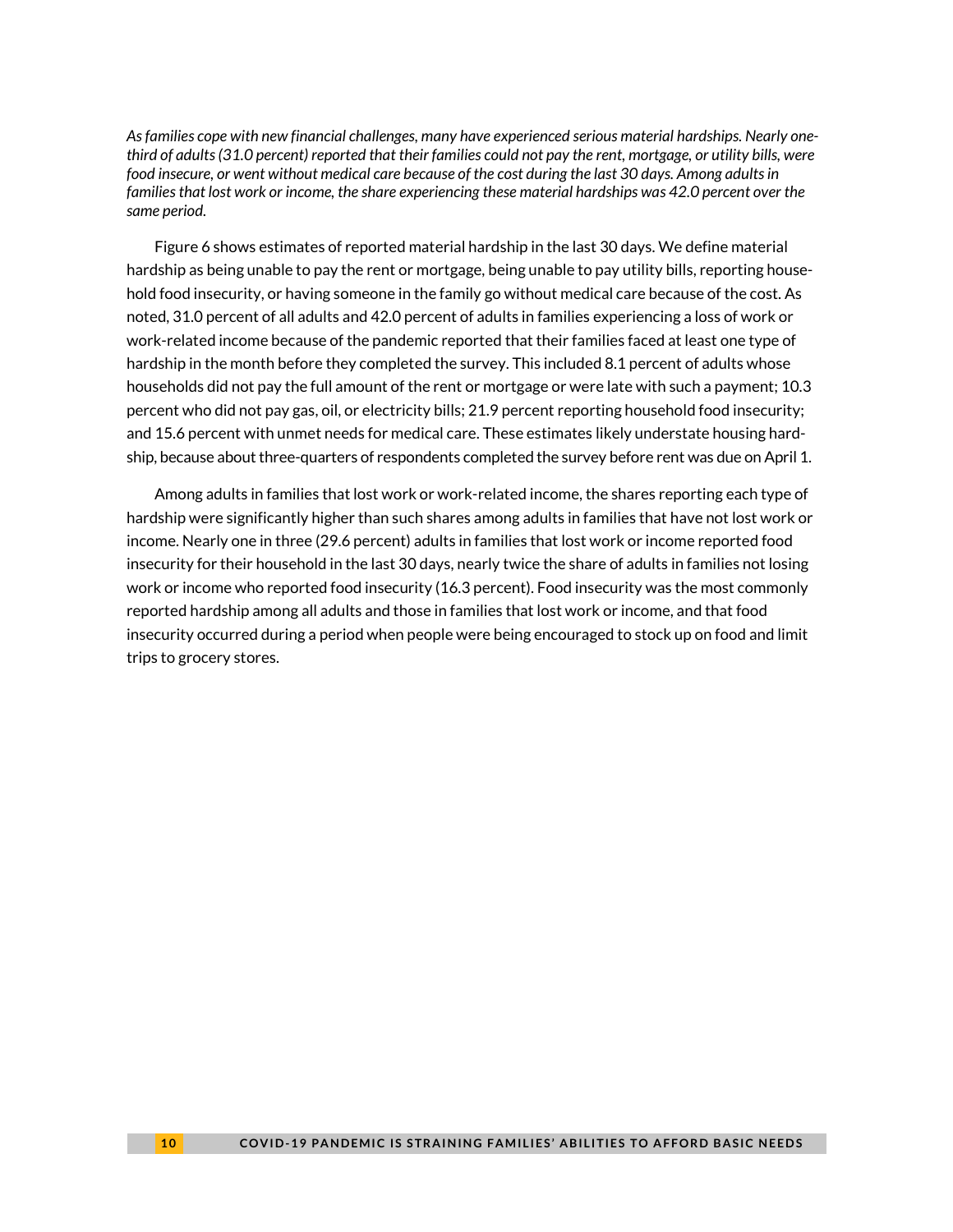#### FIGURE 6

#### **Material Hardship in the Last 30 Days Reported by Adults Ages 18 to 64, March/April 2020**



**Source:** Health Reform Monitoring Survey, quarter 1 2020. The survey was conducted between March 25 and April 10, and 74.5 percent of respondents completed the survey by March 31.

**Notes:** Any material hardship includes any of the following in the past 30 days: problems paying the rent or mortgage, problems paying utility bills, food insecurity, or unmet needs for medical care.

\*/\*\*/\*\*\* Estimate differs significantly from reference group (^) at the 0.10/0.05/0.01 level, using two-tailed tests.

*Over two-thirds (68.6 percent) of adults with family incomes below the federal poverty level and over 45 percent of black and Hispanic adults reported that their families experienced one or more hardships in the last 30 days.*

The share of adults reporting that their families faced material hardships varied significantly by family income and race/ethnicity: whereas about 45 percent of both Hispanic and non-Hispanic black adults reported hardship, 24.5 percent of non-Hispanic white adults reported hardship (figure 7). Additionally, the share of adults reporting hardship falls sharply as family income increases: whereas more than two-thirds (68.6 percent) of adults with family incomes at or below poverty reported one or more hardships, 10.7 percent of adults with incomes at or above 400 percent of FPL reported hardship.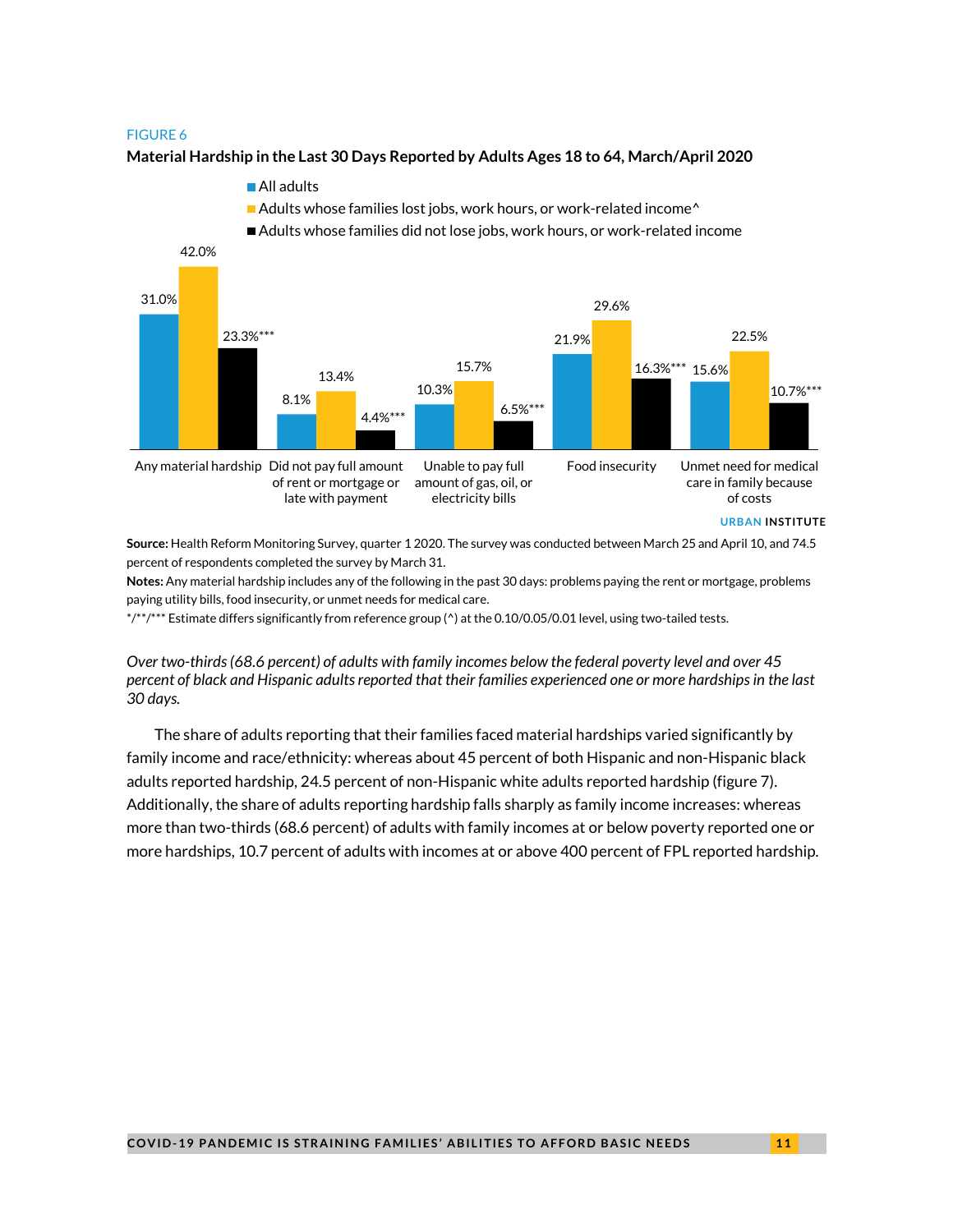#### FIGURE 7

**Share of Adults Ages 18 to 64 Reporting Material Hardship in the Last 30 Days, by Family Income and Race/Ethnicity, March/April 2020**



#### **URBAN INSTITUTE**

**Source:** Health Reform Monitoring Survey, quarter 1 2020. The survey was conducted between March 25 and April 10, and 74.5 percent of respondents completed the survey by March 31.

**Notes:** FPL is federal poverty level. Other includes non-Hispanic adults who are not black or white or are more than one race. Material hardship includes any of the following: problems paying the rent or mortgage, problems paying utility bills, food insecurity, or unmet needs for medical care.

\*/\*\*/\*\*\* Estimate differs significantly from reference group (^) at the 0.10/0.05/0.01 level, using two-tailed tests.

Table 1 provides more detail on the extent to which low-income adults, Hispanic adults, and non-Hispanic black adults reported higher rates of housing, utility, food, and medical hardship. Non-Hispanic black and Hispanic adults were more than three times as likely as non-Hispanic white adults to report being unable to pay the rent or mortgage in the last 30 days (15.2 percent and 15.4 percent versus 4.7 percent) and were more than twice as likely to report food insecurity in the last 30 days (33.9 percent and 33.3 percent versus 16.3 percent).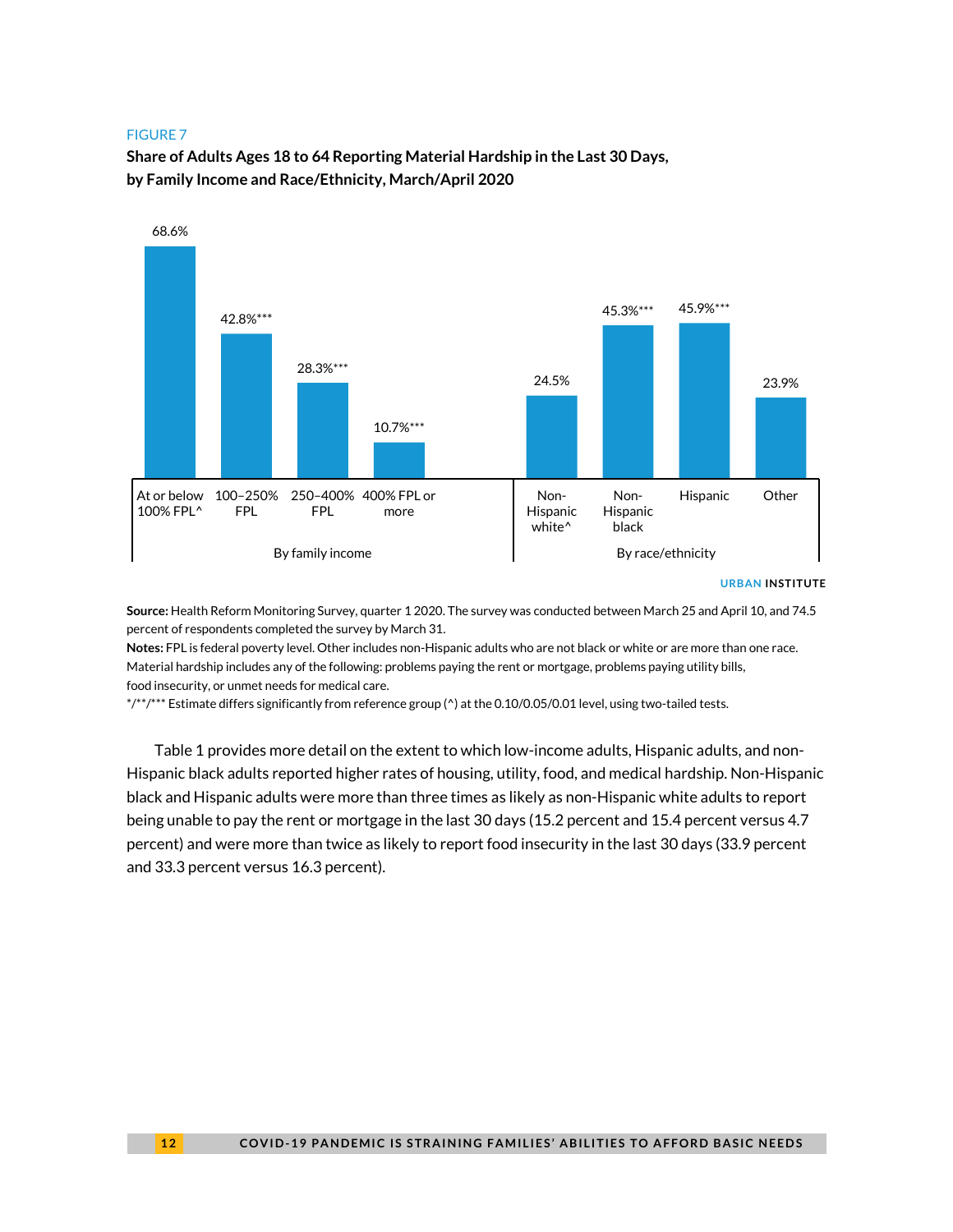#### TABLE 1

# **Material Hardship in the Last 30 Days Reported by Adults Ages 18 to 64, by Family Income and Race/Ethnicity, March/April 2020**

|                                           | <b>By Family Income</b>  |              |                           |                     |
|-------------------------------------------|--------------------------|--------------|---------------------------|---------------------|
|                                           | At or below<br>100% FPL^ |              | 100-250% FPL 250-400% FPL | 400% FPL or<br>more |
| Any material hardship (%)                 | 68.6                     | 42.8***      | 28.3***                   | $10.7***$           |
| Did not pay full amount of rent or        |                          |              |                           |                     |
| mortgage or late with payment             | 21.7                     | $10.8***$    | $6.2***$                  | $2.2***$            |
| Unable to pay full amount of gas, oil, or |                          |              |                           |                     |
| electricity bills                         | 27.5                     | $13.9***$    | $8.2***$                  | $2.6***$            |
| Food insecurity                           | 57.5                     | $31.0***$    | $17.9***$                 | $4.6***$            |
| Unmet need for medical care in family     |                          |              |                           |                     |
| because of costs                          | 29.4                     | $22.3***$    | $14.9***$                 | $6.4***$            |
| Sample size                               | 1,429                    | 3,203        | 1,327                     | 3,073               |
|                                           | <b>By Race/Ethnicity</b> |              |                           |                     |
|                                           | Non-Hispanic             | Non-Hispanic |                           |                     |
|                                           | white <sup>^</sup>       | black        | <b>Hispanic</b>           | Other               |
| Any material hardship (%)                 | 24.5                     | $45.3***$    | $45.9***$                 | 23.9                |
| Did not pay full amount of rent or        |                          |              |                           |                     |
| mortgage or late with payment             | 4.7                      | $15.2***$    | $15.4***$                 | 6.3                 |
| Unable to pay full amount of gas, oil, or |                          |              |                           |                     |
| electricity bills                         | 7.0                      | $19.9***$    | $16.4***$                 | 6.8                 |
| Food insecurity                           | 16.3                     | $33.9***$    | $33.3***$                 | 18.9                |
| Unmet need for medical care in family     |                          |              |                           |                     |
| because of costs                          | 13.1                     | $21.3***$    | $21.4***$                 | 12.6                |
| Sample size                               | 5,638                    | 1,004        | 1,667                     | 723                 |

**Source:** Health Reform Monitoring Survey, quarter 1 2020. The survey was conducted between March 25 and April 10, and 74.5 percent of respondents completed the survey by March 31.

**Notes:** FPL is federal poverty level. Other includes non-Hispanic adults who are not black or white or are more than one race. Any material hardship includes any of the following: problems paying the rent or mortgage, problems paying utility bills, food insecurity, or unmet needs for medical care.

\*/\*\*/\*\*\* Estimate differs significantly from reference group (^) at the 0.10/0.05/0.01 level, using two-tailed tests.

In addition to asking respondents about material hardship in the last 30 days, the March/April 2020 HRMS asked if respondents experienced the same hardships the year before the coronavirus outbreak, between March 2019 and February 2020. Combining these responses suggests the outbreak exacerbated existing challenges for some families and presented new challenges to others: Among adults reportedly not paying the full amount of the rent or mortgage or being late with such a payment in the last 30 days, 64.4 percent reported having similar problems the year before the outbreak (data not shown). In contrast, among adults who reported that the food they bought just did not last and they did not have money to get more in the last 30 days (one of the questions used to construct the household food security measure), less than half (41.6 percent) reported experiencing that problem the year before the outbreak (data not shown).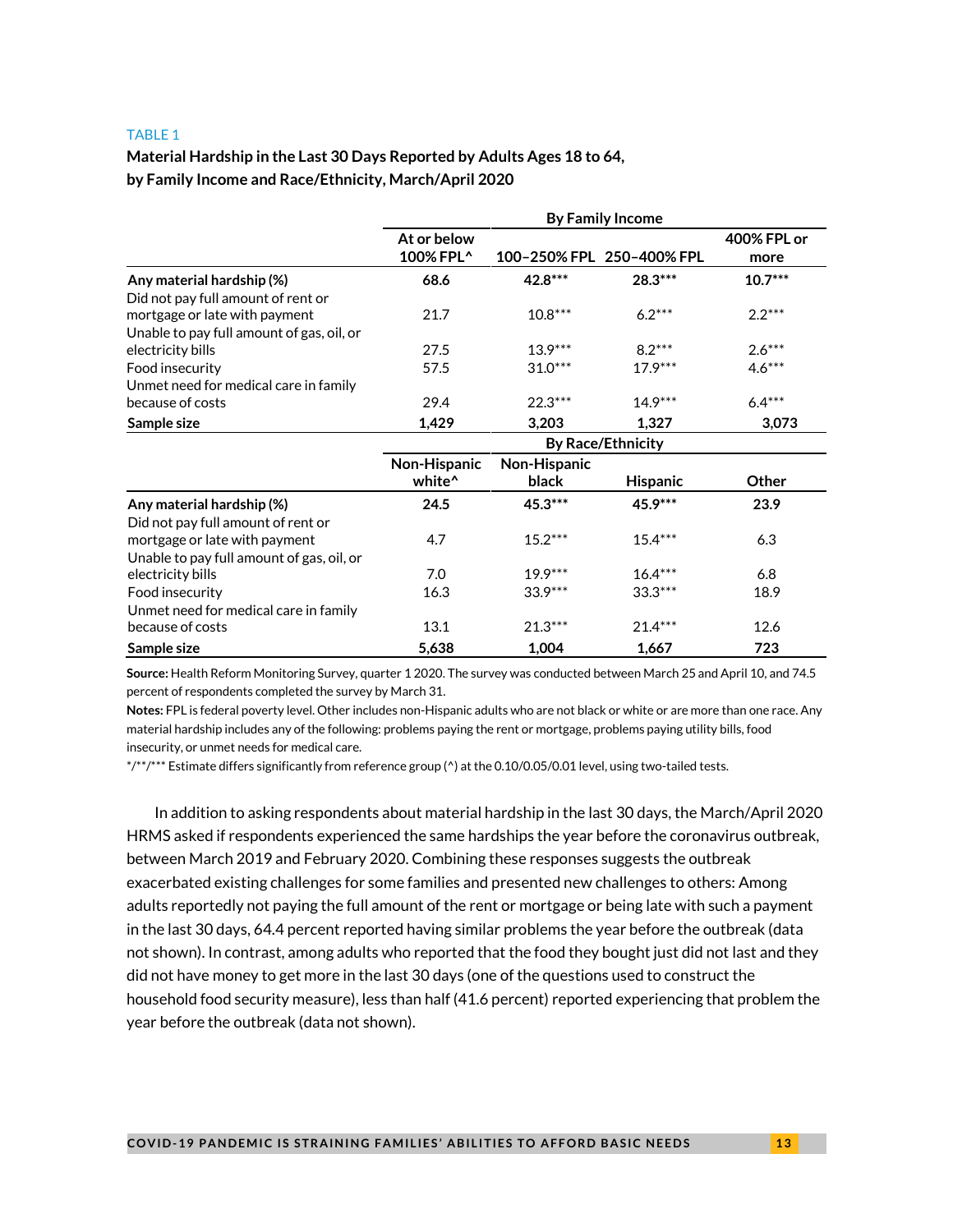*Looking ahead to the next month, adults are most likely to be worried about being able to work enough hours (38.5 percent) and pay their debts (33.1 percent), and more than one-quarter worry about paying for housing, utility, and medical costs and having enough food to eat.*

Consistent with other findings about the impact of the crisis, a substantial share of adults reported being very worried about employment, family finances, and their ability to cover basic expenses in the next month. The most common issue adults reported being very or somewhat worried about was being able to work enough hours (figure 8); about 4 in 10 (38.5 percent) adults and 2 in 3 (65.2 percent) adults whose families lost work or work-related income worried about this. The next most common worry was being able to pay debts (33.1 percent). Over one-quarter worried about being able to pay housing and utility costs (about 28 percent) and medical costs (26.4 percent) and having enough to eat in the next month (25.4 percent).

Among adults in families that lost work or income, over half (50.6 percent) were worried about being able to pay debts, and many also worried about being able to pay housing costs (45.6 percent), utility bills (43.8 percent), and medical costs (39.5 percent) and having enough food to eat (35.3 percent) in the next month. These data suggest that in addition to those who have already had problems paying their bills, a large share of adults in families losing work or income were newly at risk of falling behind on the rent, mortgage, or utility bills and going without food and medical care in the months ahead.

### FIGURE 8

## **Share of Adults Ages 18 to 64 Who Are Very or Somewhat Worried about Being Able to Work Enough Hours and Pay Debts and Bills in the Next Month, March/April 2020**



 $\blacksquare$  All adults  $\blacksquare$  Adults whose families lost jobs, work hours, or work-related income

#### **URBAN INSTITUTE**

**Source:** Health Reform Monitoring Survey, quarter 1 2020. The survey was conducted between March 25 and April 10, and 74.5 percent of respondents completed the survey by March 31.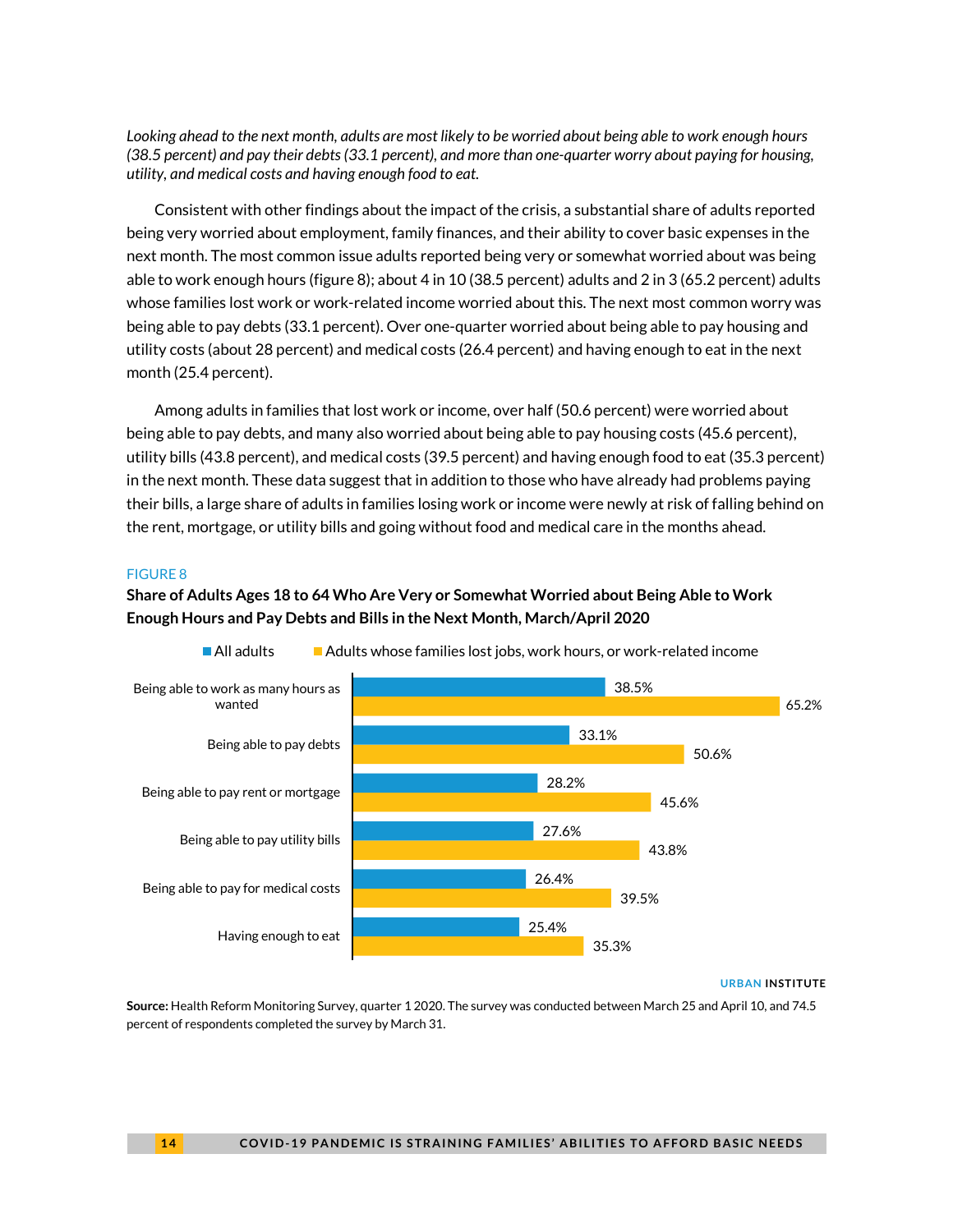# **Discussion**

Between March 25 and April 10, just over 40 percent of nonelderly adults reported that their families lost work or work-related income because of the coronavirus outbreak, about 43 percent put off major purchases, 31 percent reduced spending on food, and about 28 percent used their savings or increased their credit card debt. Moreover, the economic fallout is hitting low-income families and Hispanic adults the hardest, exacerbating historical disparities in financial security and ability to meet basic needs. During just the 30 days before they were surveyed, nearly one-third of adults—and over 45 percent of Hispanic and black adults—reported serious challenges paying for housing, utilities, food, and medical care.

The data for this survey were collected before most provisions of the CARES Act were implemented. For instance, the direct cash payments, or "economic impact payments," of up to \$1,200 per adult and \$500 per child under 17 should have started reaching households just after the survey ended, and most respondents completed the survey before enhanced unemployment insurance benefits became available. This legislation is designed to help mitigate economic pain, and several provisions are intended to target people in greatest need. The law expands eligibility for unemployment insurance benefits to workers who otherwise would not have qualified for reasons such as their work history or being self-employed or gig workers, extends eligibility for regular benefits by 13 weeks, augments benefits by \$600 per week through the end of July, and increases funding for work-sharing programs (Parrott et al. 2020).<sup>[14](#page-16-13)</sup> However, these changes to unemployment insurance are proving hard to implement, because the overwhelming number of claims are being processed through outdated state systems that must be modified to accommodate the new eligibility and benefit rules.<sup>[15](#page-16-14)</sup>

The CARES Act tries to target the economic impact payments where they may have the greatest impact by phasing payments out at incomes of \$75,000 for single adults and \$150,000 for married couples. However, gaps in the design of relief efforts and administrative problems could delay assistance when it is most needed, or leave people out altogether. Families must take extra steps to access the economic impact payments if they did not file a 2018 or 2019 tax return and do not receive other federal payments, such as Social Security benefits. Additionally, issuing paper checks to families that do not have their tax refunds directly deposited in a bank account will take time. The payments also exclude minor dependents ages 17 and older. Most notably, taxpayers cannot receive the payments if they file with an individual taxpayer identification number instead of a Social Security number, or if they file jointly with a spouse who uses an individual taxpayer identification number. This provision restricts the payments from going to families with undocumented immigrants, including mixed-status families in which US citizens or lawfully present noncitizens file taxes jointly with an undocumented spouse and families with US-born children and undocumented parents. [16](#page-16-15)

The CARES Act also did not focus much attention on two of the most important safety net programs for low-income families: Medicaid and the Supplemental Nutrition Assistance Program (SNAP). Given that job losses are expected to increase uninsurance rates as workers and families lose employersponsored health insurance coverage, additional federal action will be needed to mitigate coverage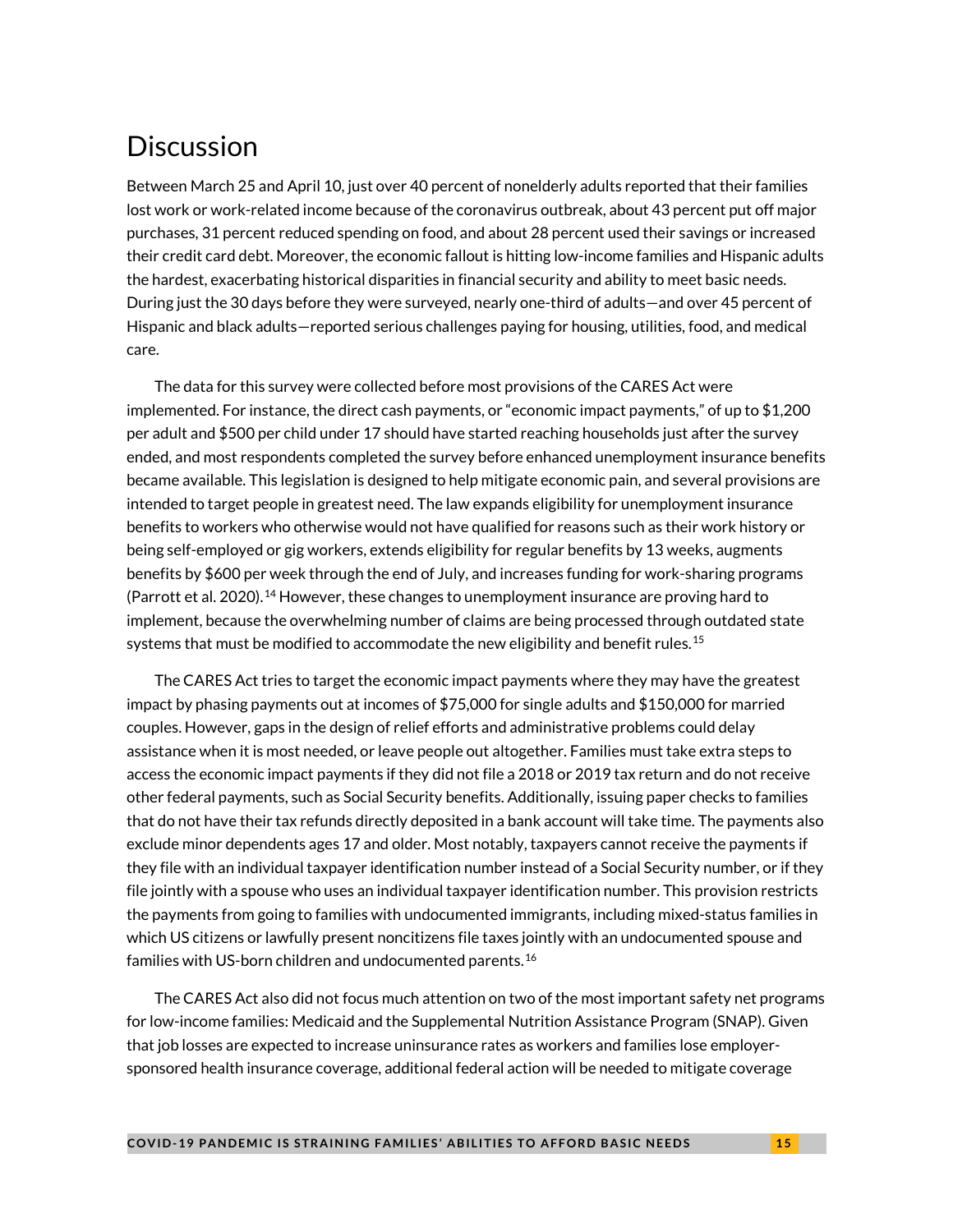losses (Gangopadhyaya and Garrett 2020). Increasing the federal match for Medicaid funding and tying such increases to the unemployment rate in each state would help shore up state budgets and provide states with incentives to close the Medicaid "coverage gap" (Blumberg and Mann 2020; Holahan et al. 2020). Also, implementing a nationwide open enrollment period and increasing subsidies for Marketplace coverage could mitigate the rise in uninsurance (Blumberg et al. 2020). Additional action is also needed to expand SNAP. Though the Families First Coronavirus Response Act provided emergency funding for SNAP, and the US Department of Agriculture recently announced it is increasing its monthly benefit to the maximum level for all participants, challenges will persist in reducing hunger given that the maximum per meal benefit in SNAP does not cover the cost of a low-income meal in 99 percent of US counties (Waxman, Gundersen, and Thompson 2018). Increased SNAP benefits would help more families meet their nutritional needs as they cope with lost earnings, in conjunction with other steps, such as ensuring a robust strategy to provide summer meals to children when school is out of session (Schwabish et al. 2020).[17](#page-16-16)

Moreover, the housing assistance in the CARES Act falls far short of projected needs, particularly for renters.<sup>[18](#page-16-17)</sup> Direct payments for rental assistance and stronger eviction moratoria are needed to prevent a wave of evictions (Goodman and Magder 2020).<sup>[19](#page-16-18)</sup> Expanding assistance through the Low Income Home Energy Assistance Program and moratoria on utility shutoffs could ensure families struggling to pay utility bills do not have their electricity, gas, or water turned off during the pandemic.<sup>[20](#page-16-19)</sup>

Protecting families from material hardships and helping them stay in their homes during the crisis will require more attention to the disparate effects of the crisis by income, race, and ethnicity. The findings in this study indicate that families of Hispanic adults are among the hardest hit by the crisis, perhaps because Hispanic workers are least likely to be able to work from home and are among those most likely to work in adversely affected industries. Many of these adults are immigrants or live with immigrant family members. The new "public charge" rule, which took effect on February 24, is having a chilling effect on participation in public benefits like Medicaid and SNAP, because families are afraid participation will lead to negative immigration consequences (Bernstein et al. 2019). Suspending implementation of this rule while litigation continues would help immigrant families access critical health and nutrition benefits.

Alleviating financial and material hardships is not only vital to each person's health and well-being but essential for combating the pandemic. Maintaining public and political will for extending social distancing measures and keeping people housed depend on easing financial pressure on people who have been forced to stop working or have otherwise lost income from jobs or businesses. As the US continues to address both the public health and economic crises, timely data like those available from the Health Reform Monitoring Survey can help policymakers assess and improve relief efforts so that everyone can afford basic needs until the crisis lifts.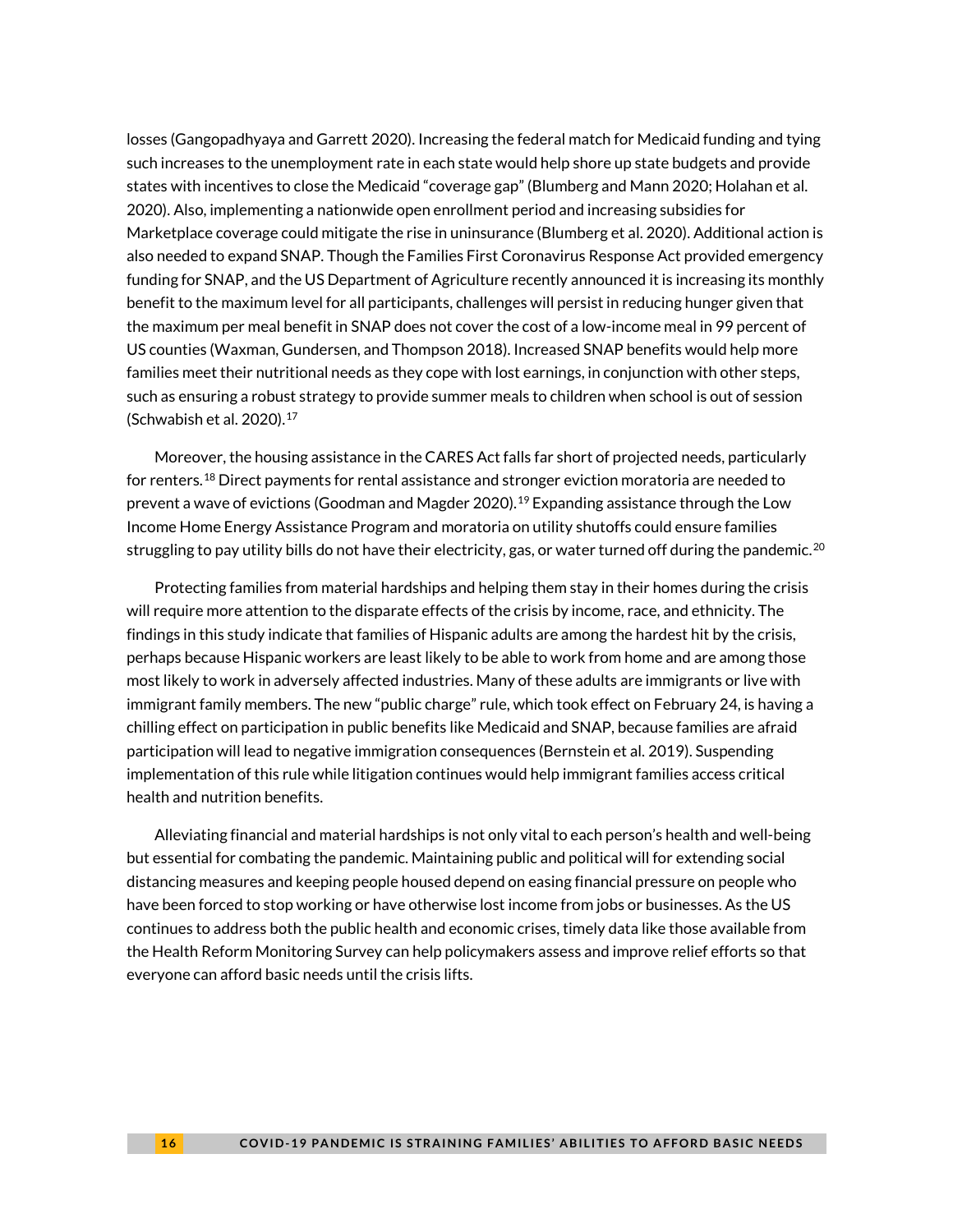# <span id="page-16-12"></span>Notes

- <span id="page-16-13"></span><span id="page-16-0"></span><sup>1</sup> "Unemployment Insurance Weekly Claims," US Department of Labor, April 23, 2020, [https://www.dol.gov/ui/data.pdf.](https://www.dol.gov/ui/data.pdf)
- <span id="page-16-14"></span><span id="page-16-1"></span><sup>2</sup> Michael Karpman, Stephen Zuckerman, and Dulce Gonzalez, "Even before the Coronavirus Outbreak, Hourly and Self-Employed Workers Were Struggling to Meet Basic Needs," *Urban Wire* (blog), Urban Institute, March 20, 2020[, https://www.urban.org/urban-wire/even-coronavirus-outbreak-hourly-and-self-employed-workers](https://www.urban.org/urban-wire/even-coronavirus-outbreak-hourly-and-self-employed-workers-were-struggling-meet-basic-needs)[were-struggling-meet-basic-needs.](https://www.urban.org/urban-wire/even-coronavirus-outbreak-hourly-and-self-employed-workers-were-struggling-meet-basic-needs)
- <span id="page-16-2"></span> $^3$  Karpman, Zuckerman, and Gonzalez, "Even before the Coronavirus Outbreak, Hourly and Self-Employed Workers Were Struggling to Meet Basic Needs," *Urban Wire*.
- <span id="page-16-15"></span><span id="page-16-3"></span><sup>4</sup> Anna Wiederkehr, "Coronavirus Is Hitting Restaurants Hard, Even in States That Haven't Shut Them Down," *FiveThirtyEight*, March 19, 2020[, https://fivethirtyeight.com/features/coronavirus-is-hitting-restaurants-hard](https://fivethirtyeight.com/features/coronavirus-is-hitting-restaurants-hard-even-in-states-that-havent-shut-them-down/)[even-in-states-that-havent-shut-them-down/.](https://fivethirtyeight.com/features/coronavirus-is-hitting-restaurants-hard-even-in-states-that-havent-shut-them-down/)
- <span id="page-16-16"></span><span id="page-16-4"></span><sup>5</sup> Jennifer Kates, Josh Michaud, and Jennifer Tolbert, "Stay-at-Home Orders to Fight COVID-19 in the United States: The Risks of a Scattershot Approach," Henry J. Kaiser Family Foundation, April 5, 2020, [https://www.kff.org/coronavirus-policy-watch/stay-at-home-orders-to-fight-covid19/.](https://www.kff.org/coronavirus-policy-watch/stay-at-home-orders-to-fight-covid19/)
- <span id="page-16-17"></span><span id="page-16-5"></span><sup>6</sup> "Advance Monthly Sales for Retail and Food Services, March 2020," US Census Bureau, April 15, 2020, [https://www.census.gov/retail/marts/www/marts\\_current.pdf.](https://www.census.gov/retail/marts/www/marts_current.pdf)
- <span id="page-16-18"></span><span id="page-16-6"></span><sup>7</sup> "Feeding America Network Faces Soaring Demand, Plummeting Supply Due to COVID-19 Crisis," Feeding America, April 8, 2020[, https://www.feedingamerica.org/about-us/press-room/soaring-demand-plummeting](https://www.feedingamerica.org/about-us/press-room/soaring-demand-plummeting-supply)[supply.](https://www.feedingamerica.org/about-us/press-room/soaring-demand-plummeting-supply)
- <span id="page-16-7"></span>8 ["NMHC Rent Payment Tracker Finds Rent Payment Rate at 93 Percent of Prior Month,](about:blank)" National Multifamily Housing Council, April 15, 2020[, https://www.nmhc.org/news/press-release/2020/nmhc-rent-payment-tracker](https://www.nmhc.org/news/press-release/2020/nmhc-rent-payment-tracker-finds-rent-payment-rate-at-93-percent-of-prior-month/)[finds-rent-payment-rate-at-93-percent-of-prior-month/;](https://www.nmhc.org/news/press-release/2020/nmhc-rent-payment-tracker-finds-rent-payment-rate-at-93-percent-of-prior-month/) "MBA Survey: Share of Mortgage Loans in Forbearance Continues to Climb," Mortgage Bankers Association, April 13, 2020[, https://www.mba.org/2020](https://www.mba.org/2020-press-releases/april/mba-survey-share-of-mortgage-loans-in-forbearance-continues-to-climb) [press-releases/april/mba-survey-share-of-mortgage-loans-in-forbearance-continues-to-climb.](https://www.mba.org/2020-press-releases/april/mba-survey-share-of-mortgage-loans-in-forbearance-continues-to-climb)
- <span id="page-16-19"></span><span id="page-16-8"></span> $9$  The March/April 2020 round of the HRMS included several changes in survey design and content. The sample size was reduced from 9,500 to 9,000. Instead of oversampling adults in households with incomes at or below 138 percent of FPL, the updated HRMS includes oversamples of nonwhite or Hispanic adults in households with incomes at or below 150 percent of FPL and between 150 and 250 percent of FPL; non-Hispanic white adults in households with incomes at or below 150 percent of FPL and between 150 and 250 percent of FPL; and adults ages 18 to 29. We also updated the definition of the family unit used to construct measures of family size and income for survey weighting to include unmarried partners. Finally, we revised the order of questions in the core survey module. Our analysis of these design changes suggests they will have limited effects on HRMS estimates.
- <span id="page-16-9"></span><sup>10</sup> Ashley Kirzinger, Audrey Kearney, Liz Hamel, and Mollyann Brodie, "KFF Health Tracking Poll - Early April 2020: The Impact of Coronavirus on Life in America," Henry J. Kaiser Family Foundation, April 2, 2020, [https://www.kff.org/health-reform/report/kff-health-tracking-poll-early-april-2020/;](https://www.kff.org/health-reform/report/kff-health-tracking-poll-early-april-2020/) Kim Parker, Juliana Menasce Horowitz, and Anna Brown, "About Half of Lower-Income Americans Report Household Job or Wage Loss Due to COVID-19," Pew Research Center, April 21, 2020, [https://www.pewsocialtrends.org/2020/04/21/about-half-of-lower-income-americans-report-household-job](https://www.pewsocialtrends.org/2020/04/21/about-half-of-lower-income-americans-report-household-job-or-wage-loss-due-to-COVID-19/)[or-wage-loss-due-to-COVID-19/;](https://www.pewsocialtrends.org/2020/04/21/about-half-of-lower-income-americans-report-household-job-or-wage-loss-due-to-COVID-19/) "COVID-19 Impact on Daily Life Heightens," Monmouth University Polling Institute, April 13, 2020[, https://www.monmouth.edu/polling-institute/reports/monmouthpoll\\_us\\_041320/.](https://www.monmouth.edu/polling-institute/reports/monmouthpoll_us_041320/)
- <span id="page-16-10"></span><sup>11</sup> Jessica Dickler, "Here's Who Is Hiring Right Now, amid a Bleak Jobs Picture," CNBC, April 3, 2020, [https://www.cnbc.com/2020/04/03/these-companies-are-hiring-right-now-even-amid-the-coronavirus](https://www.cnbc.com/2020/04/03/these-companies-are-hiring-right-now-even-amid-the-coronavirus-pandemic.html)[pandemic.html.](https://www.cnbc.com/2020/04/03/these-companies-are-hiring-right-now-even-amid-the-coronavirus-pandemic.html)
- <span id="page-16-11"></span> $^{12}$  Jens Manuel Krogstad, Ana Gonzalez-Barrera, and Luis Noe-Bustamante, "US Latinos among Hardest Hit by Pay Cuts, Job Losses Due to Coronavirus," *Fact Tank*, Pew Research Center, April 3, 2020, [https://www.pewresearch.org/fact-tank/2020/04/03/u-s-latinos-among-hardest-hit-by-pay-cuts-job-losses](https://www.pewresearch.org/fact-tank/2020/04/03/u-s-latinos-among-hardest-hit-by-pay-cuts-job-losses-due-to-coronavirus/)[due-to-coronavirus/.](https://www.pewresearch.org/fact-tank/2020/04/03/u-s-latinos-among-hardest-hit-by-pay-cuts-job-losses-due-to-coronavirus/)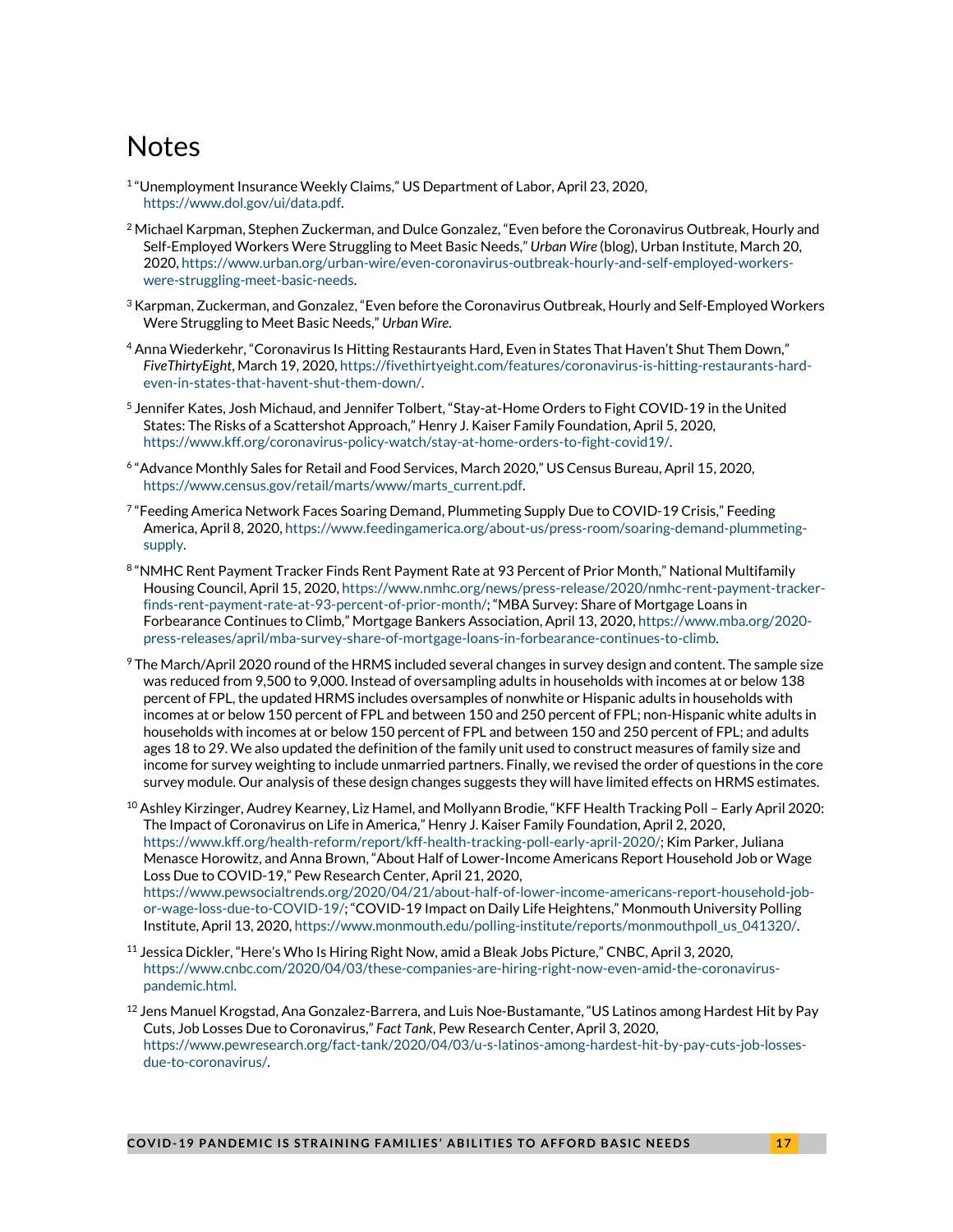- <sup>13</sup> "Nine Charts about Wealth Inequality in America," Urban Institute, October 24, 2017, [https://apps.urban.org/features/wealth-inequality-charts/.](https://apps.urban.org/features/wealth-inequality-charts/)
- <sup>14</sup> "Unemployment Insurance Provisions in the Coronavirus Aid, Relief, and Economic Security (CARES) Act," National Employment Law Project, March 27, 2020[, https://www.nelp.org/publication/unemployment](https://www.nelp.org/publication/unemployment-insurance-provisions-coronavirus-aid-relief-economic-security-cares-act/)[insurance-provisions-coronavirus-aid-relief-economic-security-cares-act/.](https://www.nelp.org/publication/unemployment-insurance-provisions-coronavirus-aid-relief-economic-security-cares-act/)
- <sup>15</sup> Patricia Cohen, "Jobless Numbers Are 'Eye-Watering' but Understate the Crisis," *New York Times*, April 23, 2020, [https://www.nytimes.com/2020/04/23/business/economy/unemployment-claims-coronavirus.html;](https://www.nytimes.com/2020/04/23/business/economy/unemployment-claims-coronavirus.html) Ella Nilsen, "Getting Unemployment Has Been a Nightmare for Millions of People across the Country," *Vox*, April 20, 2020. [https://www.vox.com/2020/4/20/21220931/unemployment-insurance-coronavirus-websites-crashing.](https://www.vox.com/2020/4/20/21220931/unemployment-insurance-coronavirus-websites-crashing)
- <sup>16</sup> Diane Solis and María Méndez, "Millions of US Citizens Won't Get Help from Stimulus Checks Because Their Spouses or Parents Are Unauthorized Immigrants," *Dallas Morning News*, April 16, 2020, [https://www.dallasnews.com/news/public-health/2020/04/16/shes-a-us-citizen-her-husband-isnt-so-she-cant](https://www.dallasnews.com/news/public-health/2020/04/16/shes-a-us-citizen-her-husband-isnt-so-she-cant-get-a-stimulus-check/)[get-a-stimulus-check/.](https://www.dallasnews.com/news/public-health/2020/04/16/shes-a-us-citizen-her-husband-isnt-so-she-cant-get-a-stimulus-check/)
- <sup>17</sup> Elaine Waxman, "Feeding the Country during a Pandemic: Seven Ways Forward," *Urban Wire (blog),* Urban Institute, March 17, 2020[, https://www.urban.org/urban-wire/feeding-country-during-pandemic-seven-ways](https://www.urban.org/urban-wire/feeding-country-during-pandemic-seven-ways-forward)[forward.](https://www.urban.org/urban-wire/feeding-country-during-pandemic-seven-ways-forward)
- <sup>18</sup> Mary K. Cunningham and Samantha Batko. "Immediate Federal Action Is Needed to Keep People Housed in the Face of the Pandemic," *Urban Wire* (blog), Urban Institute, March 19, 2020[, https://www.urban.org/urban](https://www.urban.org/urban-wire/immediate-federal-action-needed-keep-people-housed-face-pandemic)[wire/immediate-federal-action-needed-keep-people-housed-face-pandemic.](https://www.urban.org/urban-wire/immediate-federal-action-needed-keep-people-housed-face-pandemic)
- <sup>19</sup> Mary K. Cunningham, "It's Time to Reinforce the Housing Safety Net by Adopting Universal Vouchers for Low-Income Renters," *Urban Wire* (blog), Urban Institute, April 7, 2020[, https://www.urban.org/urban-wire/its-time](https://www.urban.org/urban-wire/its-time-reinforce-housing-safety-net-adopting-universal-vouchers-low-income-renters)[reinforce-housing-safety-net-adopting-universal-vouchers-low-income-renters;](https://www.urban.org/urban-wire/its-time-reinforce-housing-safety-net-adopting-universal-vouchers-low-income-renters) Mary K. Cunningham and Laurie Goodman, "The Rent Is Due—We Need Emergency Rental Assistance from Congress Now," *The Hill,* April 23, 2020[, https://thehill.com/opinion/civil-rights/494131-the-rent-is-due-we-need-emergency-rental](https://thehill.com/opinion/civil-rights/494131-the-rent-is-due-we-need-emergency-rental-assistance-from-congress-now)[assistance-from-congress-now.](https://thehill.com/opinion/civil-rights/494131-the-rent-is-due-we-need-emergency-rental-assistance-from-congress-now)
- $^{20}$  Carlos Martín, "Families Need More Help to Keep the Lights On and the Water Running during the Pandemic," *Urban Wire* (blog), Urban Institute, April 15, 2020[, https://www.urban.org/urban-wire/families-need-more-help](https://www.urban.org/urban-wire/families-need-more-help-keep-lights-and-water-running-during-pandemic)[keep-lights-and-water-running-during-pandemic.](https://www.urban.org/urban-wire/families-need-more-help-keep-lights-and-water-running-during-pandemic)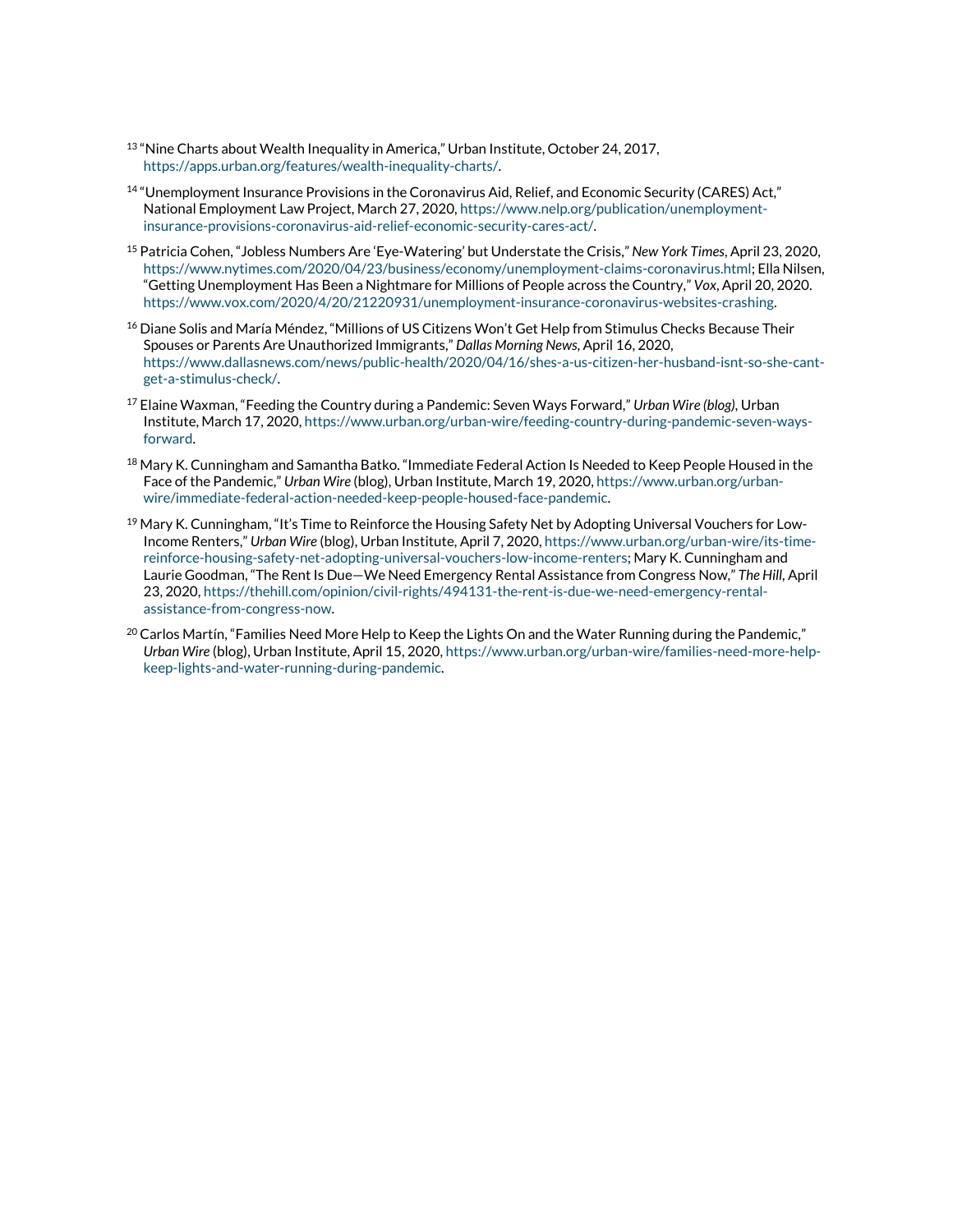# References

- Bernstein, Hamutal, Dulce Gonzalez, Michael Karpman, and Stephen Zuckerman. 2019. ["One in Seven Adults in](https://www.urban.org/research/publication/one-seven-adults-immigrant-families-reported-avoiding-public-benefit-programs-2018)  [Immigrant Families Reported Avoiding Public Benefit Programs in 2018."](https://www.urban.org/research/publication/one-seven-adults-immigrant-families-reported-avoiding-public-benefit-programs-2018) Washington, DC: Urban Institute.
- Berube, Alan, and Nicole Bateman. 2020. *[Who Are the Workers Already Impacted by the COVID-19](https://www.brookings.edu/research/who-are-the-workers-already-impacted-by-the-covid-19-recession/) Recession?* Washington, DC: Brookings Institution.
- Blumberg, Linda J., and Cindy Mann. 2020. ["Quickly Expanding Medicaid Eligibility as an Urgent Response to the](https://www.urban.org/research/publication/quickly-expanding-medicaid-eligibility-urgent-response-coronavirus-pandemic)  [Coronavirus Pandemic."](https://www.urban.org/research/publication/quickly-expanding-medicaid-eligibility-urgent-response-coronavirus-pandemic) Washington, DC: Urban Institute.
- Blumberg, Linda J., Michael Simpson, John Holahan, Matthew Buettgens, and Clare Pan. 2020. ["Potential Eligibility](https://www.urban.org/research/publication/potential-eligibility-medicaid-chip-and-marketplace-subsidies-among-workers-losing-jobs-industries-vulnerable-high-levels-covid-19-related-unemployment)  [for Medicaid, CHIP, and Marketplace Subsidies among Workers Losing Jobs in Industries Vulnerable to High](https://www.urban.org/research/publication/potential-eligibility-medicaid-chip-and-marketplace-subsidies-among-workers-losing-jobs-industries-vulnerable-high-levels-covid-19-related-unemployment)  [Levels of COVID-19-Related Unemployment."](https://www.urban.org/research/publication/potential-eligibility-medicaid-chip-and-marketplace-subsidies-among-workers-losing-jobs-industries-vulnerable-high-levels-covid-19-related-unemployment) Washington, DC: Urban Institute.
- Federal Reserve Board of Governors (Board of Governors of the Federal Reserve System). 2019. *[Report on the](https://www.federalreserve.gov/publications/2019-economic-well-being-of-us-households-in-2018-preface.htm)  [Economic Well-Being of US Households in 2018](https://www.federalreserve.gov/publications/2019-economic-well-being-of-us-households-in-2018-preface.htm)*. Washington, DC: Federal Reserve Board of Governors.
- Gangopadhyaya, Anuj, and Bowen Garrett. 2020. ["Unemployment, Health Insurance, and the COVID-19](https://www.urban.org/research/publication/unemployment-health-insurance-and-covid-19-recession) [Recession."](https://www.urban.org/research/publication/unemployment-health-insurance-and-covid-19-recession) Washington, DC: Urban Institute.
- Garrett, Joe, J. Michael Dennis, and Charles A. DiSogra. 2010. "Non-response Bias: Recent Findings from Address-Based Panel Recruitment." Presented at the Annual Conference of the American Association for Public Opinion Research, Chicago, May 13–16.
- Goodman, Laurie, and Dan Magder. 2020. "Avoiding a COVID-19 [Disaster for Renters and the Housing Market."](https://www.urban.org/research/publication/avoiding-covid-19-disaster-renters-and-housing-market) Washington, DC: Urban Institute.
- Heeren, Timothy, Erika M. Edwards, J. Michael Dennis, Sergei Rodkin, Ralph W. Hingson, and David L. Rosenbloom. 2008. "A Comparison of Results from an Alcohol Survey of a Prerecruited Internet Panel and the National Epidemiologic Survey on Alcohol and Related Conditions." *Alcoholism: Clinical and Experimental Research* 32 (2): 222–29. [https://doi.org/10.1111/j.1530-0277.2007.00571.x.](https://doi.org/10.1111/j.1530-0277.2007.00571.x)
- Holahan, John, Jennifer M. Haley, Matthew Buettgens, Caroline Elmendorf, and Robin Wang. 2020. ["Increasing](https://www.urban.org/research/publication/increasing-federal-medicaid-matching-rates-provide-fiscal-relief-states-during-covid-19-pandemic)  [Federal Medicaid Matching Rates to Provide Fiscal Relief to States during the COVID-19 Pandemic.](https://www.urban.org/research/publication/increasing-federal-medicaid-matching-rates-provide-fiscal-relief-states-during-covid-19-pandemic)" Washington, DC: Urban Institute.
- Karpman, Michael, and Sharon K. Long. 2015. ["QuickTake: HRMS Benchmarks Well against Gallup-Healthways and](http://hrms.urban.org/quicktakes/HRMS-Benchmarks-Well-against-Gallup-Healthways-and-NHIS-on-Changes-in-Health-Insurance-Coverage-between-2013-and-2015.html)  [NHIS on Changes in Health Insurance Coverage between 2013 and 2015."](http://hrms.urban.org/quicktakes/HRMS-Benchmarks-Well-against-Gallup-Healthways-and-NHIS-on-Changes-in-Health-Insurance-Coverage-between-2013-and-2015.html) Washington, DC: Urban Institute.
- Long, Sharon K., Genevieve M. Kenney, Stephen Zuckerman, Dana E. Goin, Douglas Wissoker, Frederic Blavin, et al. 2014."The Health Reform Monitoring Survey: Addressing Data Gaps to Provide Timely Insights into the Affordable Care Act." *Health Affairs* 33 (1): 161–67. [https://doi.org/10.1377/hlthaff.2013.0934.](https://doi.org/10.1377/hlthaff.2013.0934)
- Odoms-Young, Angela, and Bruce Marino. 2018. "Examining the Impact of Structural Racism on Food Insecurity: Implications for Addressing Racial/Ethnic Disparities." *Family & Community Health* 41: S3–S6. [https://doi.org/10.1097/FCH.0000000000000183.](https://doi.org/10.1097/FCH.0000000000000183)
- Schwabish, Jonathan, Nathan Joo, Elaine Waxman, and Natalie Spievack. 2020. ["Strategies and Challenges in](https://www.urban.org/research/publication/strategies-and-challenges-feeding-out-school-students)  [Feeding Out-of-School Students."](https://www.urban.org/research/publication/strategies-and-challenges-feeding-out-school-students) Washington, DC: Urban Institute.
- Waxman, Elaine, Craig Gundersen, and Megan Thompson. 2018. *[How Far Do SNAP Benefits Fall Short of Covering the](https://www.urban.org/research/publication/how-far-do-snap-benefits-fall-short-covering-cost-meal)  [Cost of a Meal?](https://www.urban.org/research/publication/how-far-do-snap-benefits-fall-short-covering-cost-meal)* Washington, DC: Urban Institute.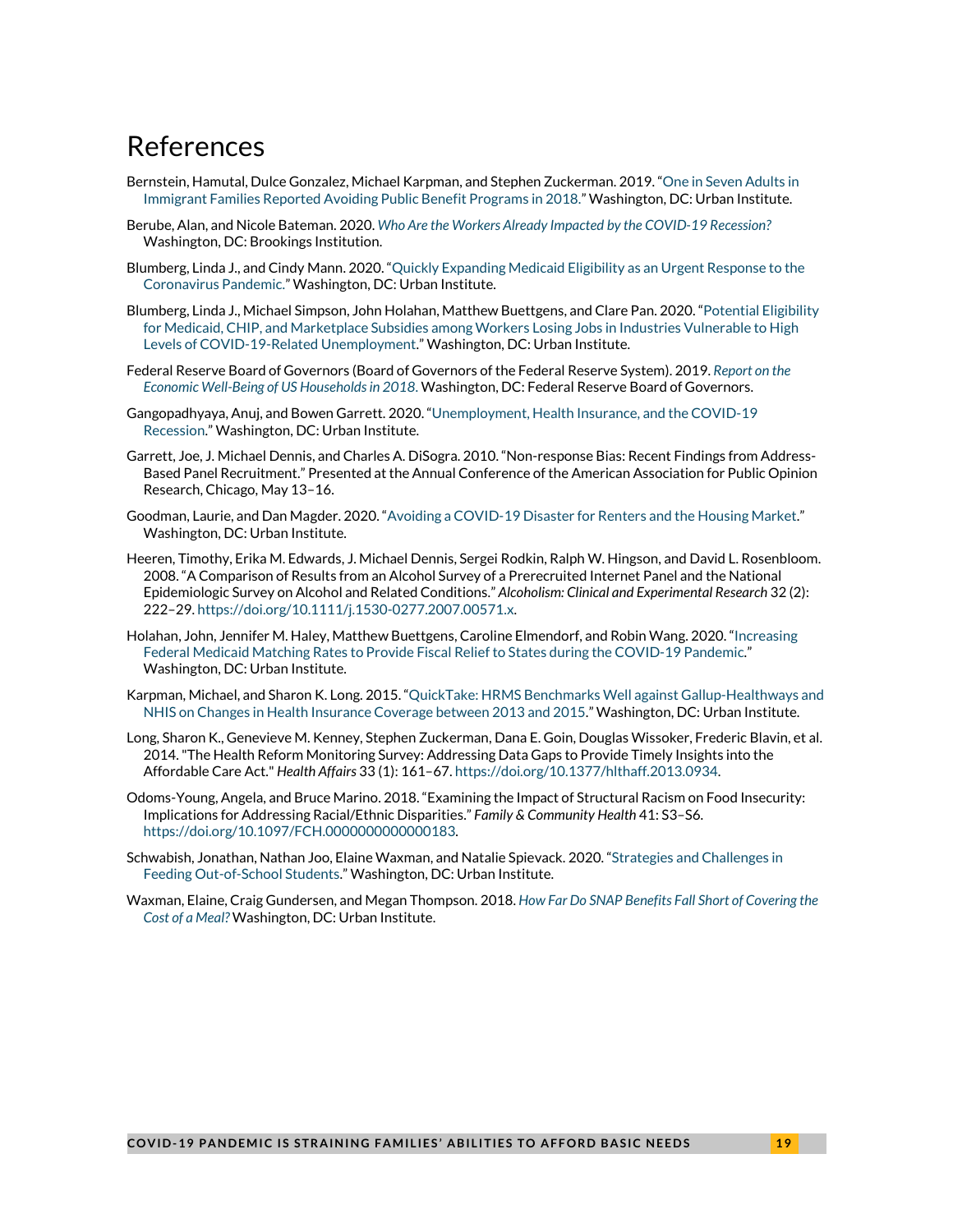# About the Authors

**Michael Karpman** is a senior research associate in the Health Policy Center at the Urban Institute. His work focuses primarily on the implications of the Affordable Care Act, including quantitative analysis related to health insurance coverage, access to and affordability of health care, use of health care services, and health status. His work includes overseeing and analyzing data from the Urban Institute's Health Reform Monitoring Survey and Well-Being and Basic Needs Survey. Before joining Urban in 2013, Karpman was a senior associate at the National League of Cities Institute for Youth, Education, and Families. He received his MPP from Georgetown University.

**Stephen Zuckerman** is a senior fellow and vice president for health policy at the Urban Institute. He has studied health economics and health policy for 30 years and is a national expert on Medicare and Medicaid physician payment, including how payments affect enrollee access to care and the volume of services they receive. He is currently examining how payment and delivery system reforms can affect the availability of primary care services and studying the implementation and impact of the Affordable Care Act. Before joining Urban, Zuckerman worked at the American Medical Association's Center for Health Policy Research. He received his PhD in economics from Columbia University.

**Dulce Gonzalez** is a research analyst in the Health Policy Center. Before joining Urban, she interned at the Georgetown University Center for Children and Families, where she conducted qualitative and quantitative analyses on Medicaid, the Children's Health Insurance Program, and the Affordable Care Act. Gonzalez has also worked at the nonprofit organization Maternal and Child Health Access, where she evaluated health and well-being outcomes for women in the Welcome Baby Program, a perinatal home visiting program. She received her MPP from Georgetown University.

**Genevieve M. Kenney** is a senior fellow and vice president for health policy at the Urban Institute. She has conducted policy research for more than 25 years and is a nationally renowned expert on Medicaid, the Children's Health Insurance Program (CHIP), and broader health insurance coverage and health issues facing low-income children and families. Kenney has led several Medicaid and CHIP evaluations and published more than 100 peer-reviewed journal articles and scores of briefs on insurance coverage, access to care, and related outcomes for low-income children, pregnant women, and other adults. In her current research, she is examining the implications of the Affordable Care Act, how access to primary care varies across states and insurance groups, and emerging policy questions related to Medicaid and CHIP. She received a master's degree in statistics and a doctoral degree in economics from the University of Michigan.